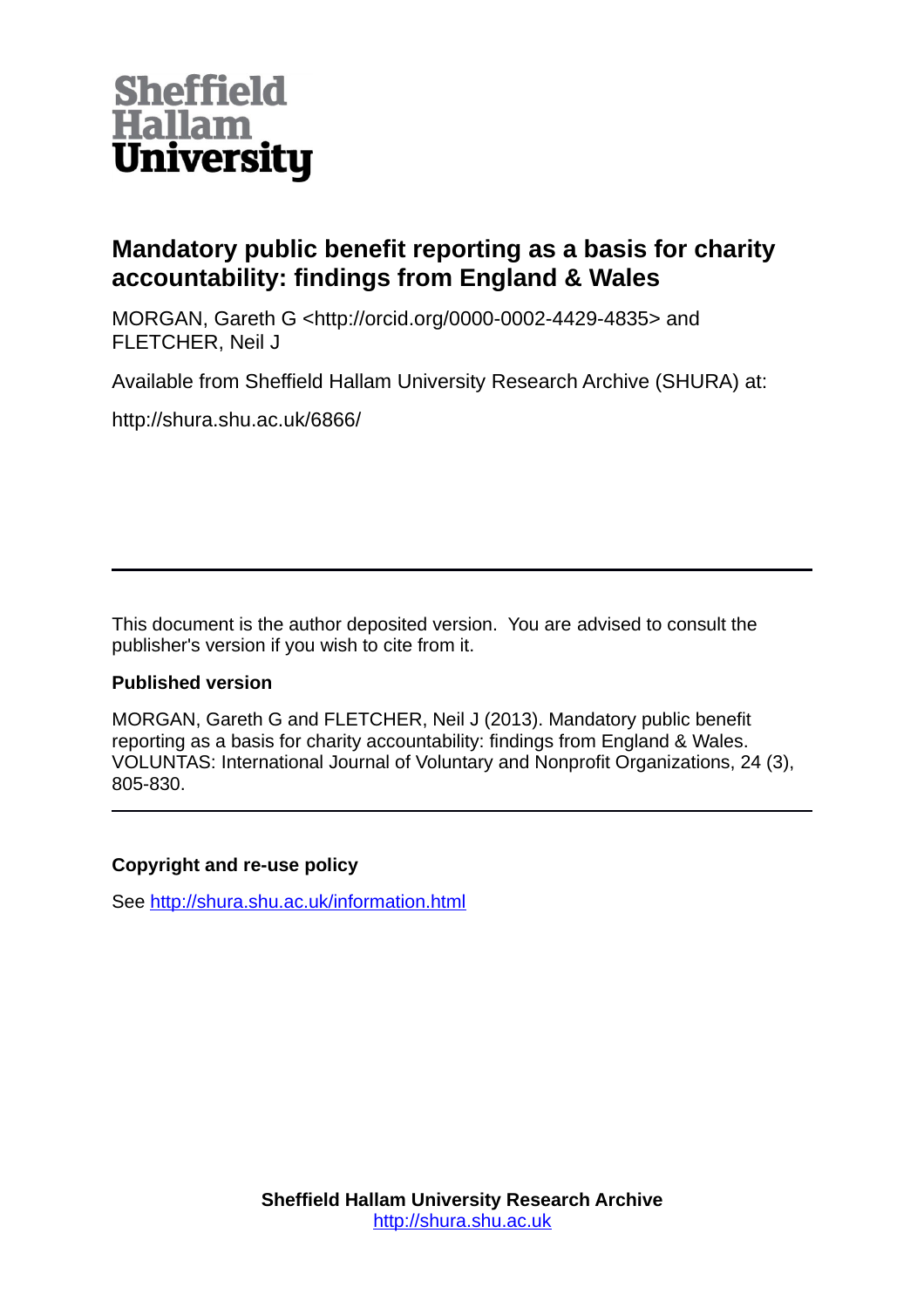# **Mandatory Public Benefit Reporting as a basis for Charity Accountability: Findings from England & Wales**

 **Submitted to Voluntas** 

 *Special Issue: Charity Reporting*  Accepted 19 March 2013 Publication date tbc

# **Gareth G Morgan & Neil J Fletcher Sheffield Hallam University, UK**

*Corresponding author:*  Professor Gareth G Morgan Sheffield Hallam University Centre for Voluntary Sector Research, Stoddart Building, City Campus, Sheffield S1 1WB, UK Tel: +44 114 225 5231 E-mail: gareth.morgan@shu.ac.uk

# **ACKNOWLEDGEMENTS**

The authors acknowledge financial support from the Charity Commission for England  $\&$ Wales for the both phases of the study reported. However, the conclusions are drawn from the authors' analysis and do not necessarily reflect the views of the Commission. The authors also acknowledge the helpful comments of various colleagues and conference participants on earlier drafts, and the suggestions of the *Voluntas* referees.

> Author Ref: PAPER68 Version as at 15.3.2013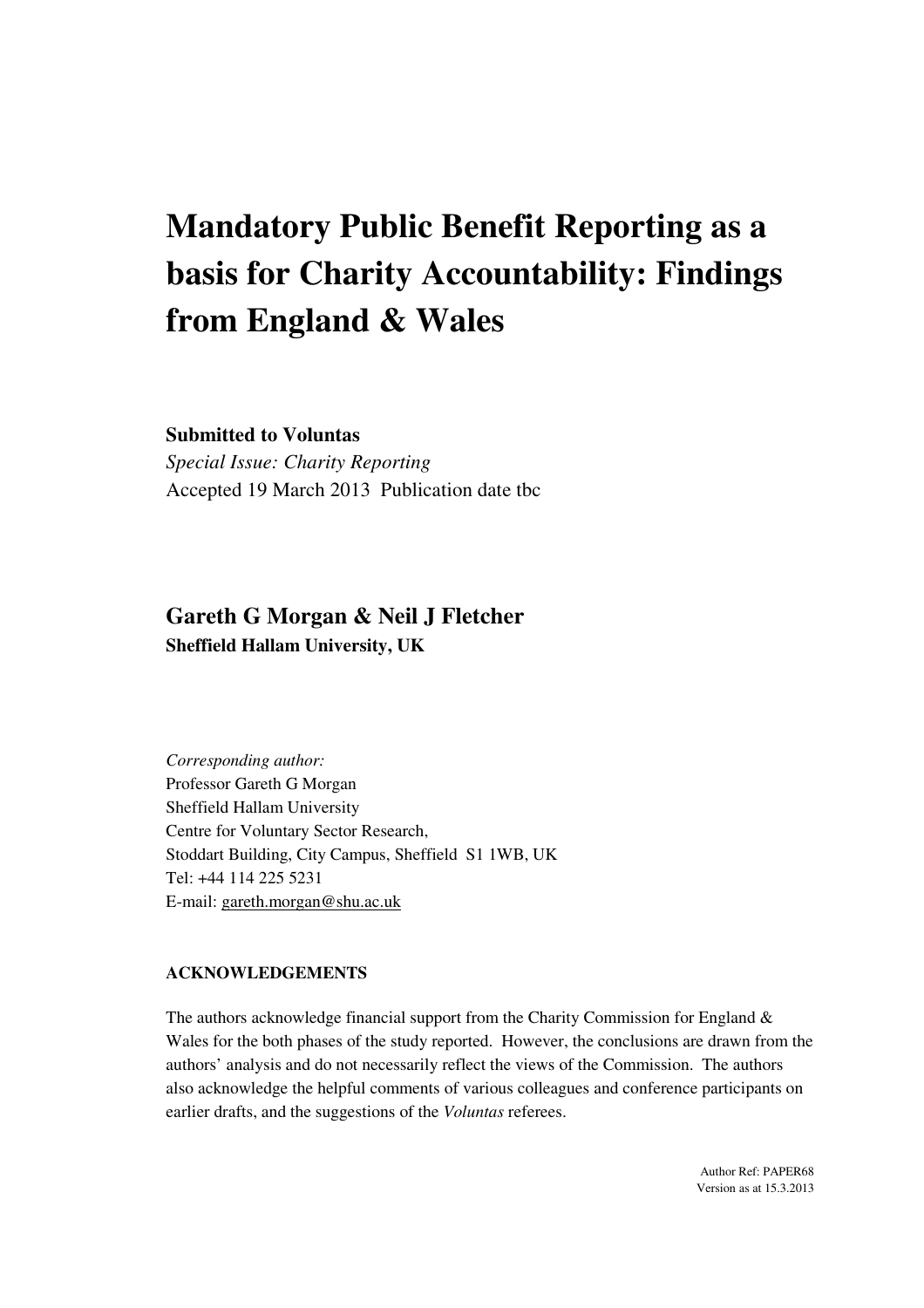# **Mandatory Public Benefit Reporting as a basis for Charity Accountability: Findings from England & Wales**

# **ABSTRACT**

**Charitable status is inherently linked in many jurisdictions with the requirement that an entity must be established for public benefit. But, until recently the public benefit principle had relatively little impact on the operations of most established charities. However, in England and Wales, reforms linked to the Charities Act 2006 led to a new requirement for public benefit reporting in the trustees' annual report (TAR) of every registered charity. This new narrative reporting requirement had the potential to affect the understanding of accountability by charities. The paper investigates the impact of that requirement through a study of over 1400 sets of charity reports and accounts and subsequent qualitative work with trustees and others involved in preparing TARs.** 

### **KEYWORDS**

Charities; Charity Regulation; Trustees Annual Reports; Narrative Reporting; Accounting Narratives; Charitable Status; Public Benefit; Public Benefit Reporting; Charity Accounting; Charities Act 2006; Charities Act 2011; Charities SORP; England and Wales; UK.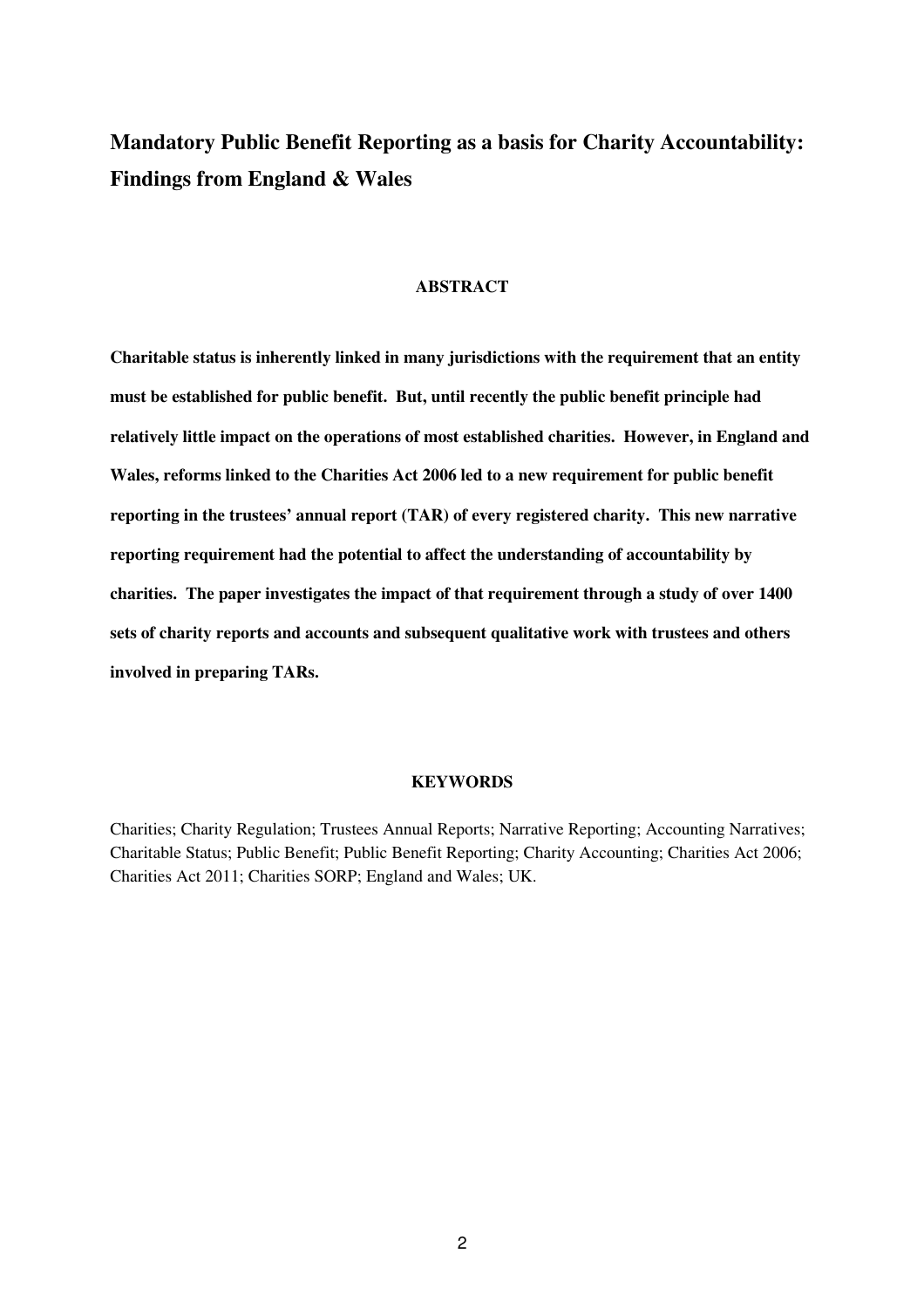#### **1. INTRODUCTION**

Considerable attention has been given by researchers to the published accounts of charities in the UK as explained below, but there has been less focus on the narrative information in the trustees' annual report  $(TAR)^1$ . Yet from the origins of the present regime for charity financial reporting in England & Wales, which began in 1996, all registered charities are required to publish a TAR alongside their accounts<sup>2</sup> and the production of a TAR is widely seen as an important aspect of charity accountability.

The TAR provides a wide range of information about the work of the charity, largely in narrative form, and the significance of the TAR has arguably been increasing over the years (Connolly  $&$  Hyndman 2003). In particular, the current standard on charity accounting and reporting, SORP 2005 (Charity Commission 2005) places great emphasis on the linkage between the charity's accounts and the TAR.

The focus of this paper is an analysis of a new requirement for the TAR which took effect in England and Wales for accounting years starting from 1 April 2008 (i.e. years ending 2009 onwards) concerning "public benefit reporting" (PBR). The TAR must now include: (i) a report of those activities undertaken by a charity to further its charitable purposes for the public benefit; and (ii) a statement by the charity trustees as to whether they have considered the Charity Commission's guidance on the public benefit requirement (the nature of this is discussed in section 2 below). The PBR requirements appear in the Charities (Accounts and Reports) Regulations 2008.<sup>3</sup>

The study draws on two stages of research which were undertaken on behalf of the Charity Commission (Morgan & Fletcher 2011). The first stage examined the TARs and accounts of over 1400 charities across four income bands to ascertain their PBR practices in what was, for most, the first year of the new regime. The second stage sought evidence from discussions with 30 charities which had at least moderate compliance with PBR, exploring the processes by which they prepared their TARs and their narratives for PBR in particular.

Using the findings from both stages, two research aims are explored in the present paper. The first aim is to consider how far (if at all), the requirement for PBR has affected the understanding of accountability by charities. Has, it, for example, led charity staff and trustees to focus more clearly on public benefit consideration in their day to day decisions? The second aim is to consider more broadly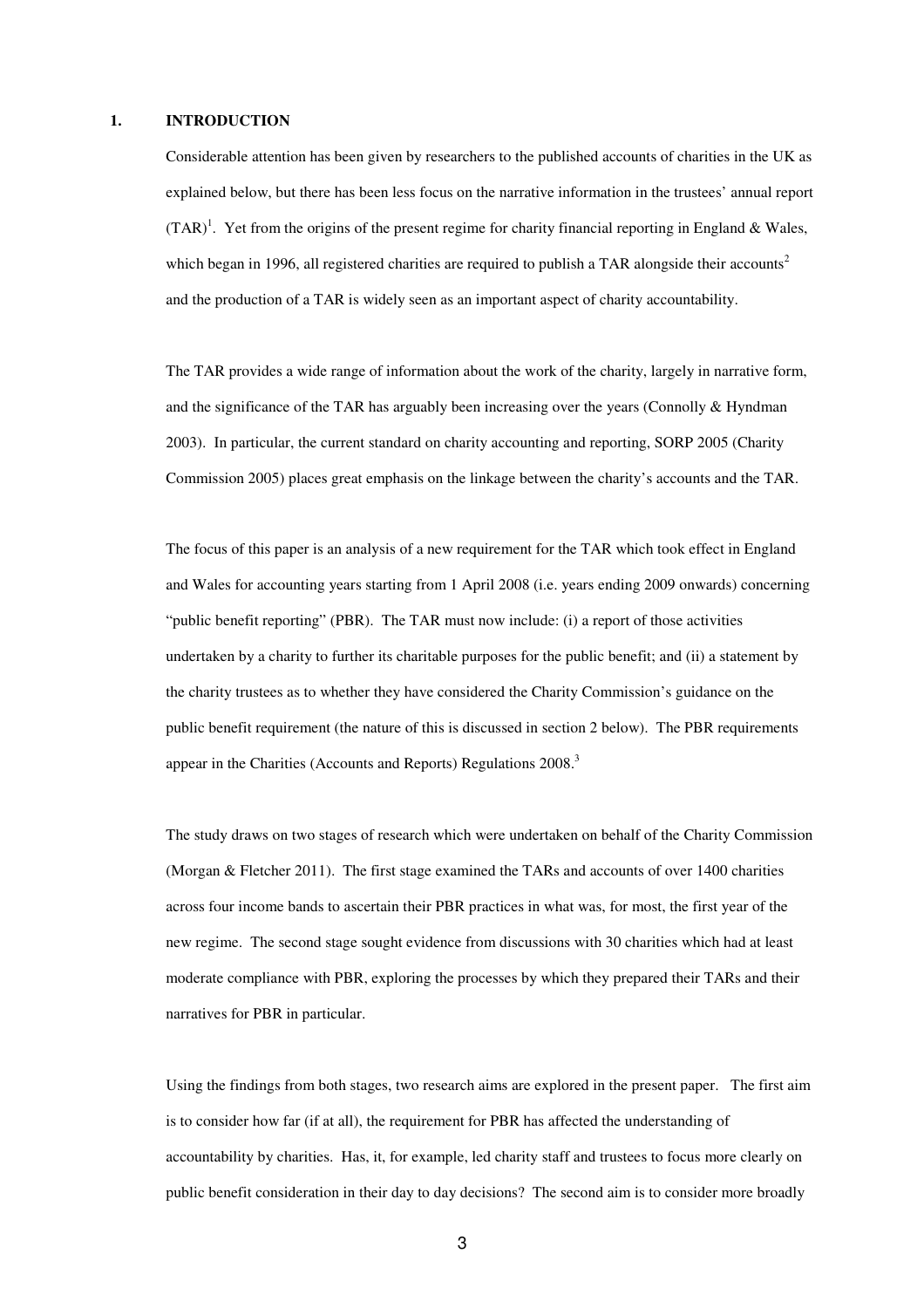the extent to which a mandatory system of PBR has developed the framework of charity accountability: for example, can society as a whole have any greater confidence in charities because of PBR?

The research finds that PBR has brought about a new sense of accountability which many charities embraced positively, often with renewed focus on their mission. However, the sanctions for noncompliance are limited, as explained in the conclusions to the paper. The interview and focus group evidence suggests that high levels of compliance are explained not by sanctions for non-compliant reporting, but rather by issues for certain charities whose trustees had high levels of concern on maintaining their charitable status and others for whom compliance with regulations is a key element in their sense of legitimacy.

The paper is structured as follows. The next section outlines the background to the public benefit requirement and the broader issues of charity accountability. Previous literature on charity accountability through financial reporting, and by narrative reporting in particular, is considered in section 3. Section 4 explains the research methods for the two phases of investigation discussed in sections 5 and 6. Section 7 assesses the implications of these findings for charity accountability.

#### **2. THE PUBLIC BENEFIT PRINCIPLE IN CHARITY ACCOUNTABILITY**

In countries such as the UK which offer a specific legal recognition of charitable status, there are typically three elements to such recognition which can be summarised in terms of regulation, reputation and tax relief (Morgan 2010). Charitable gifts are afforded special protection, with the courts and regulators having extensive powers to intervene if attempts are made to divert charitable assets to other purposes. However, such protection is only afforded to gifts and property which are seen to be worthwhile to society in a broad sense, by meeting a 'public benefit' requirement: nature of this requirement and its implications for charity accountability are briefly summarised below. But, once charitable status is recognised, it is much easier to persuade donors to support the cause because of the inherent reputation of charities. Furthermore, in recognition of the benefit to society, charities (and their donors) are afforded tax concessions provided their resources are applied exclusively to charitable purposes.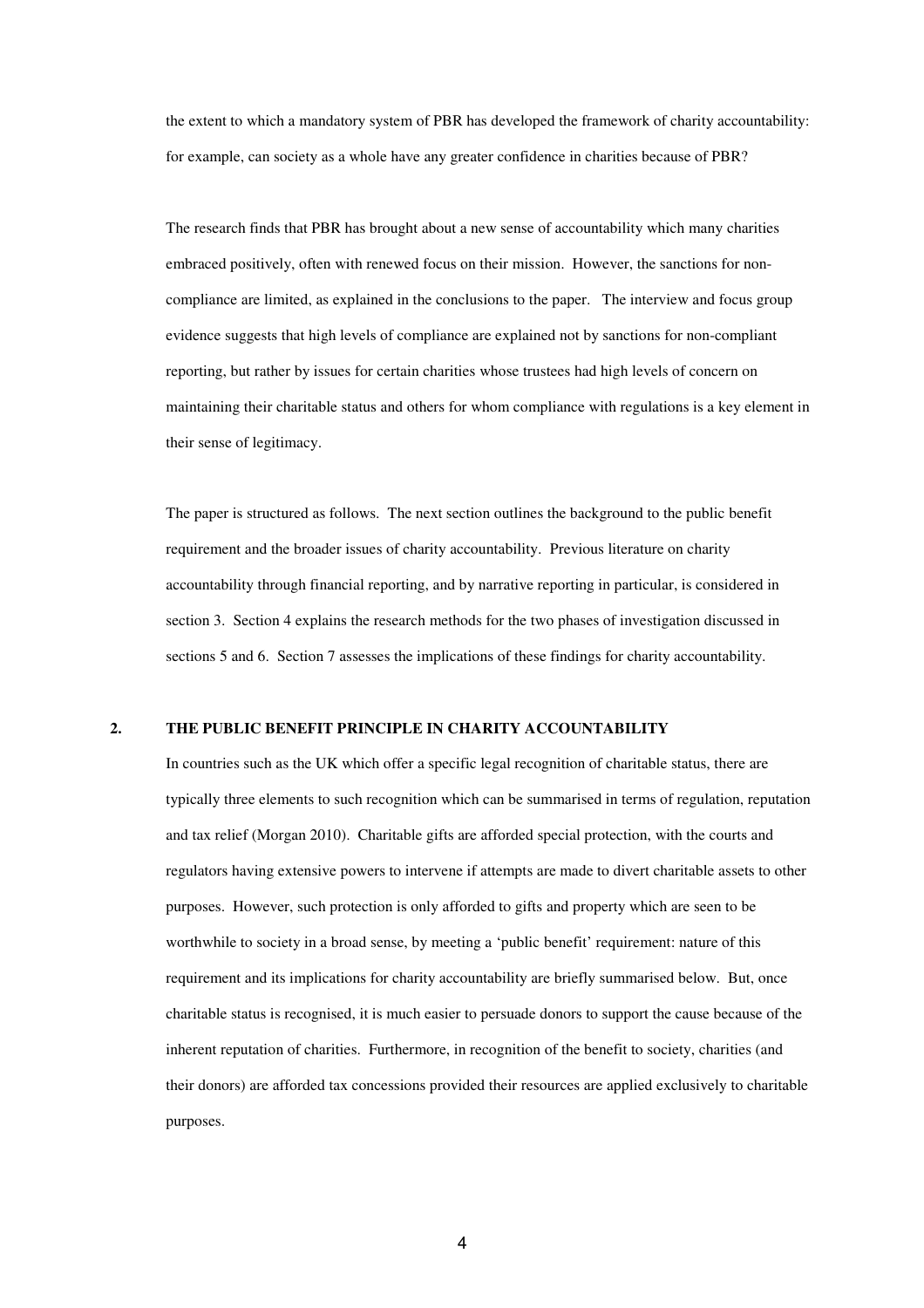In English law, attempts to define 'charity' are generally traced to the preamble of the English 1601 Statute of Charitable Uses (Luxton 2001), and its subsequent interpretation through four centuries of case law. But it was only in the Charities Act 2006 that 'charity' was defined in statute (Morris 2011) – provisions which are now consolidated in the Charities Act 2011. In the period leading up to the 2006 Act and subsequently, the term has been subject to extensive legal debate and campaigning for clarity both by lawyers and by the voluntary sector itself (McGregor-Lowndes & O'Halloran 2010; Morgan 2012).

The definition of 'charity' applicable in England and Wales technically relates to the *purposes* of a charity rather than its activities. The Act states that for a purpose to be charitable it must first fall within a list of 13 heads and secondly the purpose must be 'for the public benefit'<sup>4</sup>. However, this was by no means new: since the 18th century the courts have concluded that a purpose is only charitable if it is 'for the public benefit'.<sup>5</sup> But whilst the 2006 Act placed the public benefit requirement in statute, it did not define the term except by reference to existing charity law<sup>6</sup>. It thus left the public benefit requirement to be interpreted by reference to case law, with two major cases being heard in 2011.<sup>7</sup> The fundamental issue is that a charity must have purposes that benefit the wider public or at least a section of the public, rather than a small private class of beneficiaries – and hence its activities need to be conducted on that basis.

The 2011 cases largely confirmed the existing case law that there are two principles to be met in order for a body to be established for public benefit – firstly, that the purpose itself must be beneficial to society and secondly, that the benefit from the purpose must extend to a sufficiently broad section of the community (Luxton 2001; Morris 2011).

This public benefit requirement implies that all charities are accountable to the wider public – not just to their trustees, donors, or immediate service users – and the practical expression of that accountability through the specific demands of PBR is the theme of this paper.

Even though the 2006 Act did not define the term, it introduced five changes which collectively have led to much greater attention on the public benefit requirement. Firstly, the Act stated that no particular purposes were to be presumed to be for the public benefit<sup>8</sup> (Lloyd 2007 p16; Maclennan 2007, pp12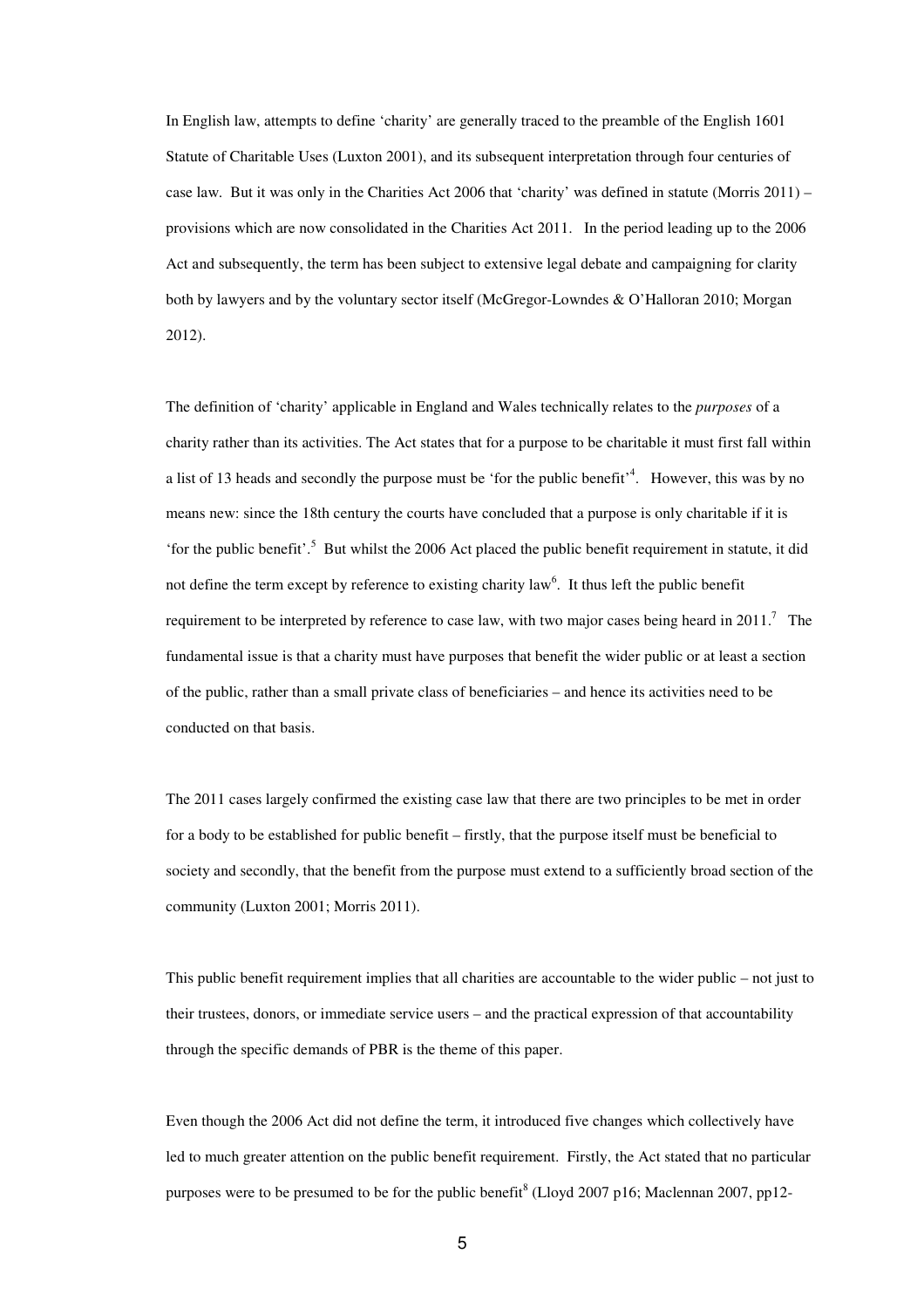15). Secondly, it created new objectives for the Charity Commission, including the 'public benefit objective' which is 'to promote awareness and understanding of the operation of the public benefit requirement'.<sup>9</sup> Thirdly, the Act required the Commission to issue guidance in pursuit of its public benefit objective (see below).<sup>10</sup> Fourthly, the guidance is given particular force because the Act requires charity trustees to 'have regard to any such guidance when exercising any powers or duties to which the guidance is relevant<sup>11</sup>. Fifthly, whilst it had long been a requirement for the charity trustees of registered charities to prepare an annual report (a TAR) each year complying with regulations<sup>12</sup>, new regulations were issued which included a specific requirement for reporting on public benefit<sup>13</sup>, as outlined in section 1 above.

The Charity Commission's statutory guidance set out two central principles of public benefit, as explained above, which were divided into a total of eight sub-principles, as shown in table I. Based on its analysis of case law, the Commission considered these principles to be fundamental in considering whether an institution has charitable aims which are for the public benefit. The general guidance (Charity Commission 2008) explained these principles and more detailed guidance was issued for charities in particular fields (poverty, education, religion) and on the issue of fee-charging and public benefit. The publication also includes recommendations (Charity Commission 2008 pp.28-31) on the implications of the PBR requirements, and suggested questions for trustees to address in their TARs.

#### [Table I about here]

As a result of the *Independent Schools Council* case<sup>14</sup> in 2011, principle 2b(ii) was deleted, the specific fee-charging guidance was withdrawn (pending revision) and new draft guidance has now been published (Charity Commission 2011b; 2012). However, during the period of this study all eight subprinciples shown in table I were applicable.

The regulations do not require charities to comment directly on all of these principles as part of PBR, but trustees must "have regard" to them, and the Commission makes clear that charities should therefore consider addressing these issues (where relevant) in their TARs.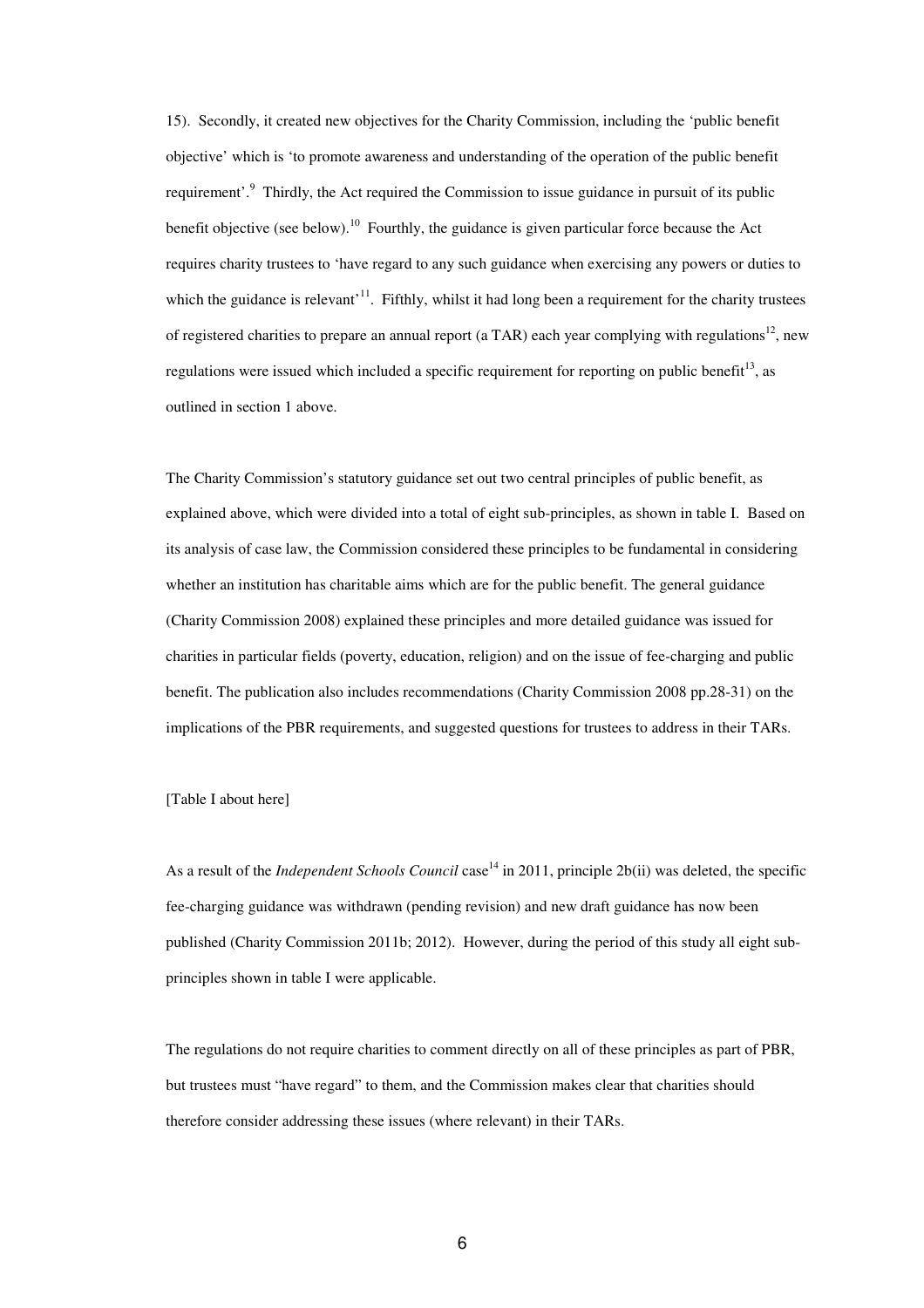Including the supporting legal analysis, the Commission issued over 400 pages of material on the public benefit requirement, some of which has been heavily contested. So it is not possible to summarise all the nuanced issues in this paper, and in any case the public benefit requirement impinges very differently on charities with differing objects (see Morris 2010). The rationale of PBR is to require charity trustees to explain to the readers of their annual reports and accounts how they understand the public benefit requirement in relation to their the specific charity concerned, and how it is carried out in practice.

#### **3. PREVIOUS LITERATURE**

#### **3.1 Accountability of Charities through Financial Reporting**

Research interest in charity financial reporting and the associated impact on charity accountability in the UK is generally traced to the work of Bird and Morgan-Jones (1981). The issues were developed in a wide range of studies in the 1990s such as Hines and Jones (1992), Gambling et al (1993), Gambling and Jones (1996), Palmer (1997), Palmer and Vinten (1998), Williams and Palmer (1998), Morgan (1999; 2011), Harrow et al (1999), which all raised major questions around the regulatory framework, the extent to which charity accounts complied with relevant standards and hence how far they met the needs of users.

The 1990s saw major development in charity reporting in England and Wales, notably as a result of mandatory accounting requirements in the Charities Act 1992 (these were consolidated in the Charities Act 1993 and subsequently in the Charities Act 2011). The heart of the requirements lay in a *Statement of Recommended Practice* – the Charities SORP (Charity Commission 1995) which was endorsed by the Accounting Standards Board – although the smallest charities (up to £100,000 income<sup>15</sup>) were excepted from SORP accounting, and allowed to prepare accounts on a receipts and payments (R&P) basis. Subsequent versions or the SORP appeared in 2000 and 2005. The first charity accounts for which the SORP was compulsory had to be filed with the Charity Commission in  $1998<sup>16</sup>$ .

A number of studies in the early 2000s specifically investigate issues of SORP compliance (e.g. Connolly & Hyndman 2000; 2001; 2003; Palmer et al 2001) and associated issues of accountability. In particular, Connolly and Hyndman (2004) argue that "the concept of accountability seems inextricably linked with the view that accounting should provide information to satisfy the needs of users." Some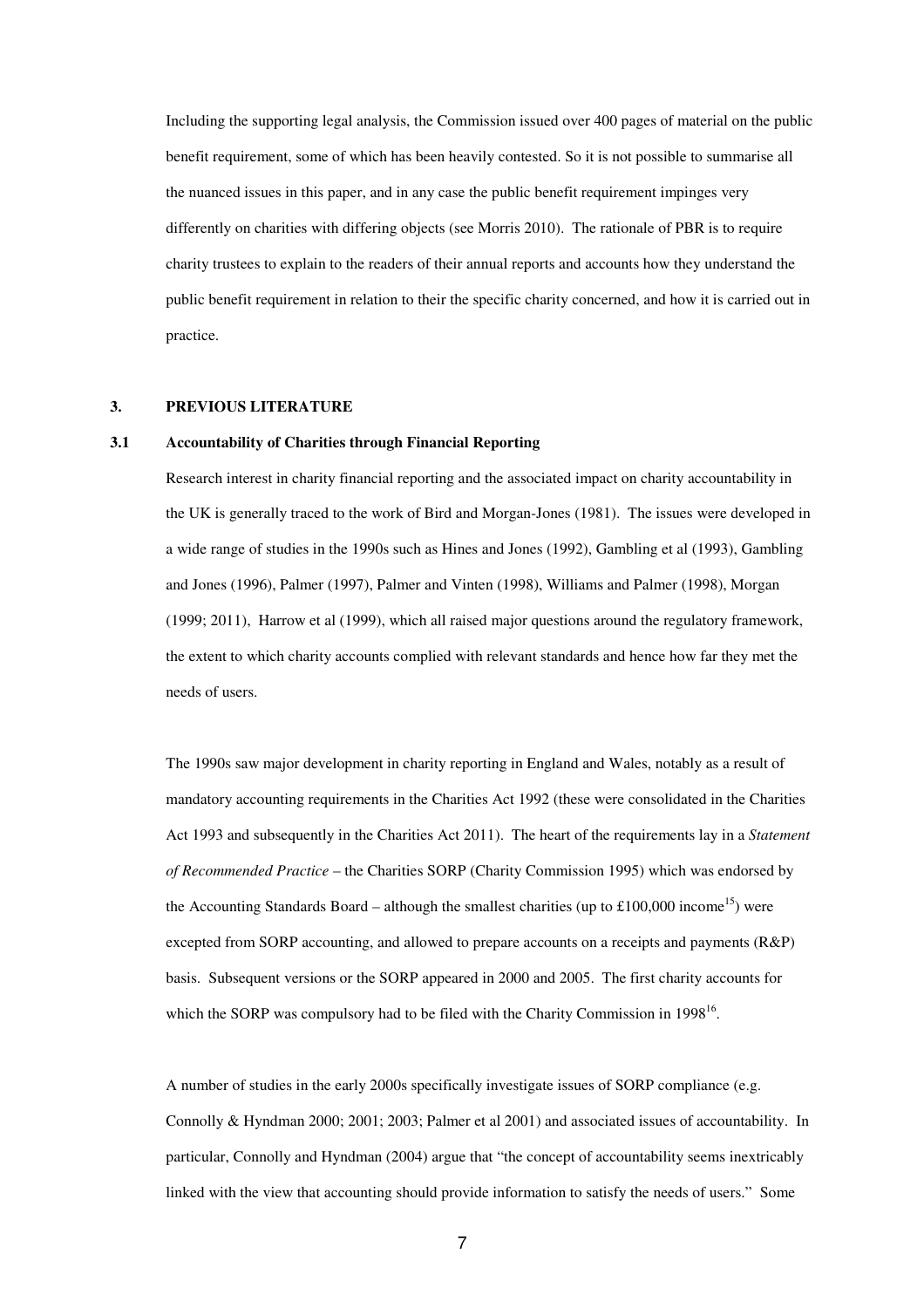studies have also been undertaken by regulators (Charity Commission 2007; OSCR 2008). As systems of compulsory charity financial reporting have developed in other jurisdictions such questions have received attention elsewhere, notably in New Zealand (Hooper et al 2008; Cordery & Patel 2011).

Compliance studies tend to report (not surprisingly) that compliance is stronger in larger charities – a conclusion clearly supported by the present research – but there is relatively little research on the motivations for compliance or non-compliance in charity reporting. In a Belgian study, Verbruggen et al (2011), examine motivations for compliance in nonprofit financial reporting in relation to resource dependency and coercive isomorphism (the pressure to behave in a similar way to other organisations). But there appears to be little research on how far those running charities see compliance with accounting and reporting requirements in terms of their accountability to wider stakeholders.

More recently a number of scholars have raised broader questions about the nature of accountability in the not-for-profit sector. Crawford et al (2009) consider six levels of charity accountability, drawing on Stewart's ladder model. They address the thorny issue of "accountability to whom?" by listing a wide range of stakeholders as possible users of charity accounts. Stone and Ostrower (2007) note that in most cases the ultimate accountability for non-profits rests with the board, but they raise significant doubts on the extent to which non-profit governance embraces acting in the public interest (a notion close to the public benefit principle in charity law). Hyndman and McDonnell (2009) explore the link between governance and accountability for charities: in particular they argue that more or better regulation of the sector has the potential to increase accountability because of the "large information asymmetry problems associated with the sector". Some have argued that a focus on altruism is central to the accountability of nonprofit organisations, but Helmig et al (2009), reviewing a number of papers in this field, raise a central question concerning "the manner in which management does or does not mesh with the altruism which underpins the efforts of charities". Valentinov (2011) discusses the problem of "designing effective mechanisms of nonprofit accountability". He concludes that nonprofit accountability must embrace "more than mission outcome-related measures" because of the wider public interest in the activities of nonprofits. Cordery (2013) argues that even a light-handed system of charity regulation must be rooted in public interest principles by "careful attention to the information asymmetries of users".

8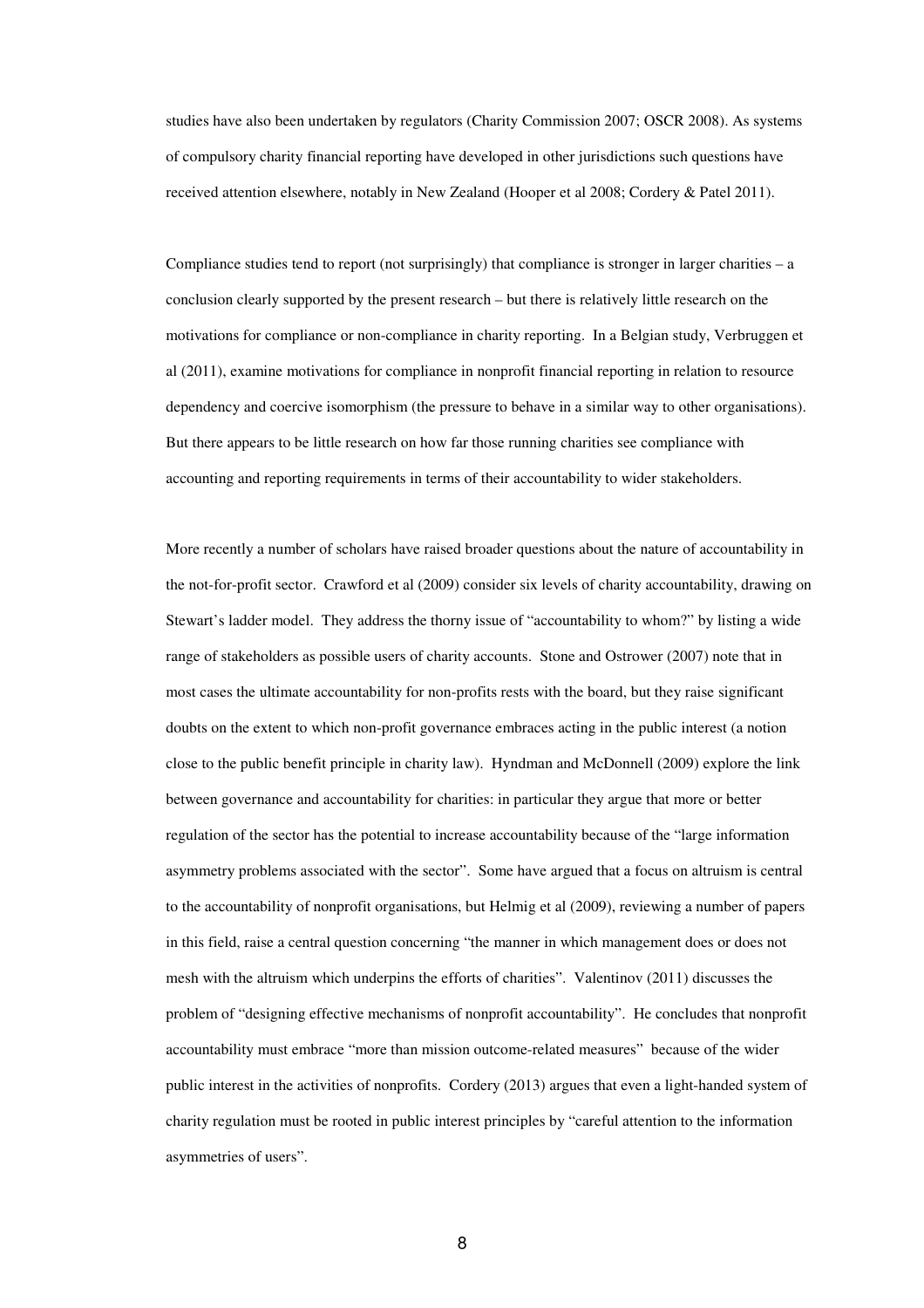In the light of these debates, both Stone and Ostrower (2007) and Valentinov (2011) call for further research on accountability regarding the development of mechanisms for communicating this public interest dimension. It is suggested that the PBR requirement for charities in England and Wales, and the insights of this study may offer a useful development on that road.

#### **3.2 Narrative Reporting by Charities**

Over the years, narrative reporting has received considerable attention from researchers in relation to company accounts (e.g. Smith & Taffler 1992, 2000; Clatworthy & Jones 2001; Sydserff &Weetman 2002; Jones & Smith 2011) but much less attention has been given to narrative reporting by charities.

However, the body of work concerning narrative disclosures by charities is increasing. Narrative reporting practices are considered by Christensen and Mohr (2003) (regarding museums) and in smallscale compliance studies by regulators (Charity Commission 2004; 2007). Connolly and Hyndman (2003) explore narrative reporting in relation to the broad arena of performance reporting. Jetty and Beattie (2009) examine disclosure practices by charities including some discussion of narrative information in the TAR.

Connolly and Dhanani (2006; 2009) offer more extensive studies focusing specifically on narrative reporting by charities. They offer a detailed analysis of the behavioural and theoretical arguments for narrative reporting in the sector, but their analysis in the 2009 report is confined to the 104 largest registered charities and it focuses on financial years immediately post-2005: which predates the public benefit reporting requirement.

It therefore appears that the present study offers the first detailed analysis of an aspect of narrative reporting across the entire income range of registered charities, and there does not appear to be any previous analysis of the interaction between the public benefit requirement (which is so central to charity accountability) and the actual reporting practices of charities. Even so, charities' PBR practices can only be at best a very limited proxy for their operational practice, so no attempt is made to speculate on the latter. The focus of this paper thus lies in the extent to which charity accountability may be demonstrated through PBR.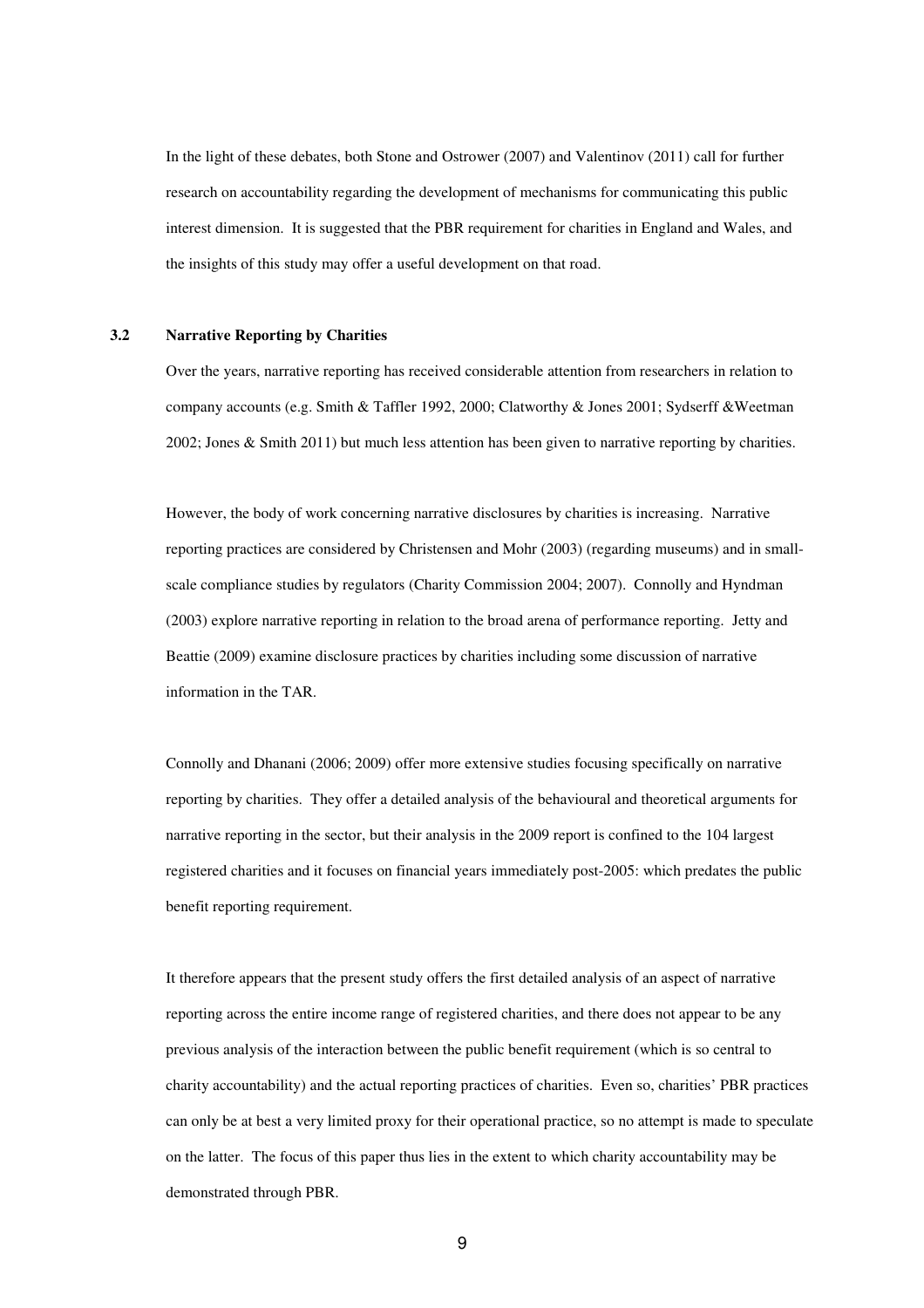#### **4. RESEARCH METHODS**

The data collection comprised two distinct phases. In order to consider the impact of PBR on charity accountability, it was first necessary to assess the levels of compliance with the various elements of the requirement. This was the focus of phase 1, using a desk based survey of TARs from a wide range of charities. To explore more specifically the behavioural motivations for PBR, data was obtained in phase 2 from a series of focus groups and telephone interviews with individuals involved in preparing TARs.

#### **4.1 Phase 1: desk based survey of Trustees' Annual Reports.**

#### *4.1.1 Sample selection*

Of the 151,929 main charities on the Charity Commission register at the commencement of the study, 1,402 were successfully included in the review (nearly 1% of the register) using a sampling process as explained below. Within this sample, a second year's TAR was examined for 140 charities (thus extending the study to 1542 TARs in all) to see if there were any major changes in PBR from one year to another – however, only modest variations were found between different reporting years, and these longitudinal comparisons are not considered further in this paper.

The study was limited to *registered* charities in England and Wales, as it is only registered charities which are required to prepare their TARs under the 2008 Regulations and hence to address the requirements of PBR. However, there are many charities in England and Wales which are exempt from oversight by the Charity Commission or excepted from the requirement to register as charities (see Morgan 2010). For example, there are some significant English and Welsh charities that are not regulated by the Charity Commission, such as further education colleges and universities in England, and many churches under £100,000 income are currently excepted from the requirement to register. Likewise, the study did not consider charities registered in Scotland, as whilst they have to prepare a TAR under the Charities Accounts (Scotland) Regulations  $2006<sup>17</sup>$ , there is no explicit requirement in terms of PBR (and in any case, a different definition of 'public benefit' applies under the Charities and Trustee Investment (Scotland) Act 2005).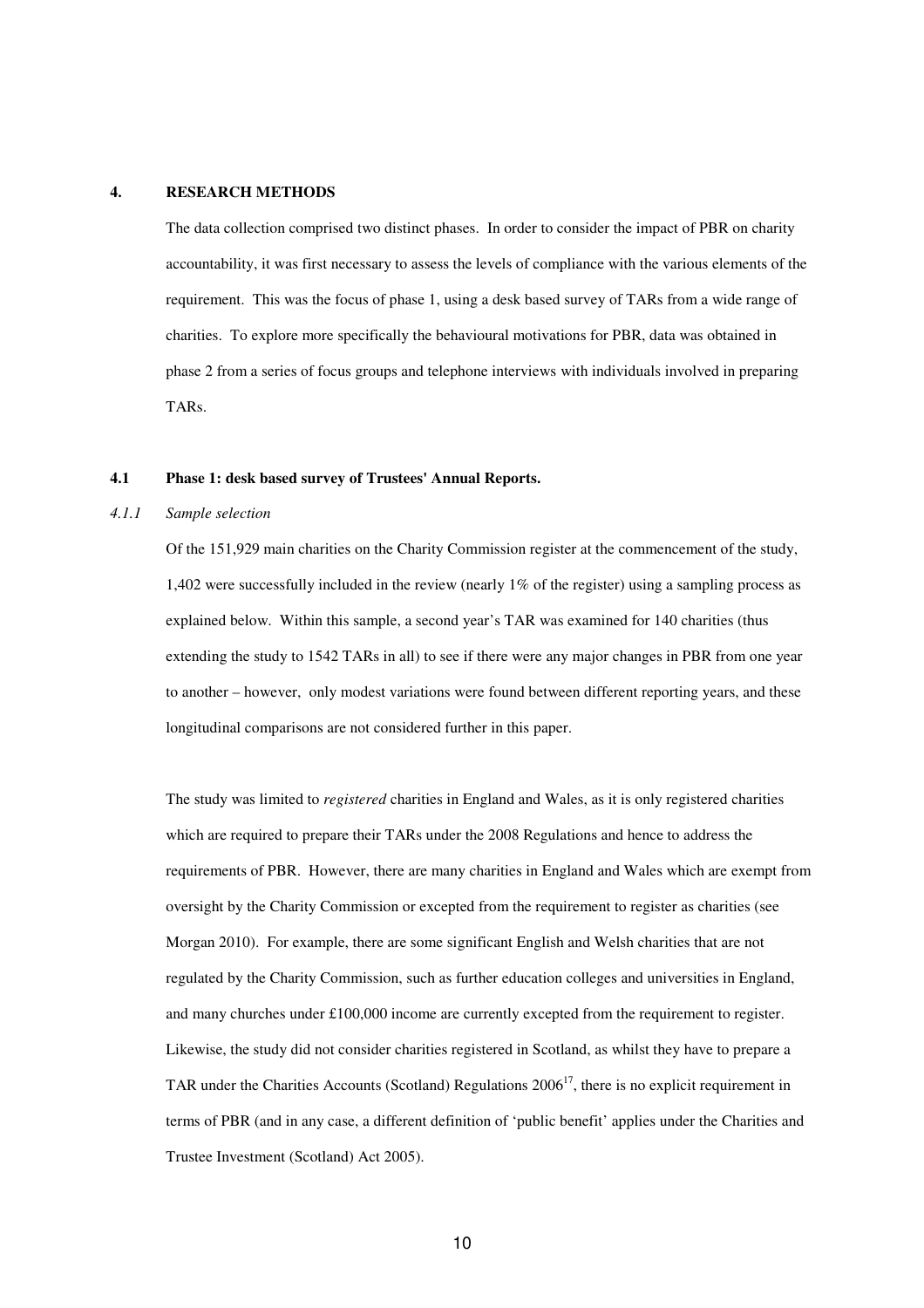The sample population was stratified into four income bands as shown in table II. Starting from the entire register of charities, a random sample was made within each income band.

#### [Table II here]

The boundaries of these bands were selected to tie up with accounting thresholds in the legislation<sup>18</sup> – at each threshold additional accounting requirements apply as follows:

- above £5K income, most charities in England  $&$  Wales are required to register with the Charity  $Common<sup>19</sup>$
- above £25K income the accounts must be subject to external scrutiny at least in the form of an independent examination, and for registered charities, the AR&A must be submitted to the Commission
- for financial years commencing 1 April 2008 and earlier, the accounts of charities over £100K had to be on an accruals basis, complying with the Charities SORP – below this, the accounts can generally be on a receipts and payments (R&P) basis for charities not structured as companies<sup>20</sup>
- above £500K the accounts must be subject to a full audit (rather than an independent examination) and the TAR must also contain additional information.

It was felt these different accounting requirements would affect the approach to the TAR, and this is borne out by the findings which, on most variables recorded, showed substantial differences in the results for each band.

Charities over £25 $K^{21}$  income are required to file their Annual Report and Accounts (AR&A) with the Charity Commission each year, and the sampling for bands (a) to (c) was thus confined to the majority of registered charities which had filed accounts for at least one financial year commencing on or after 1 April 2008 when the PBR requirements took effect. Charities under £25K income are still required to prepare an AR&A complying with the regulations, but there is no requirement for the AR&A to be filed with the Charity Commission. A few cases were found of charities in band (d) which had lodged accounts with the Commission, but most of the AR&As in this band were obtained by writing directly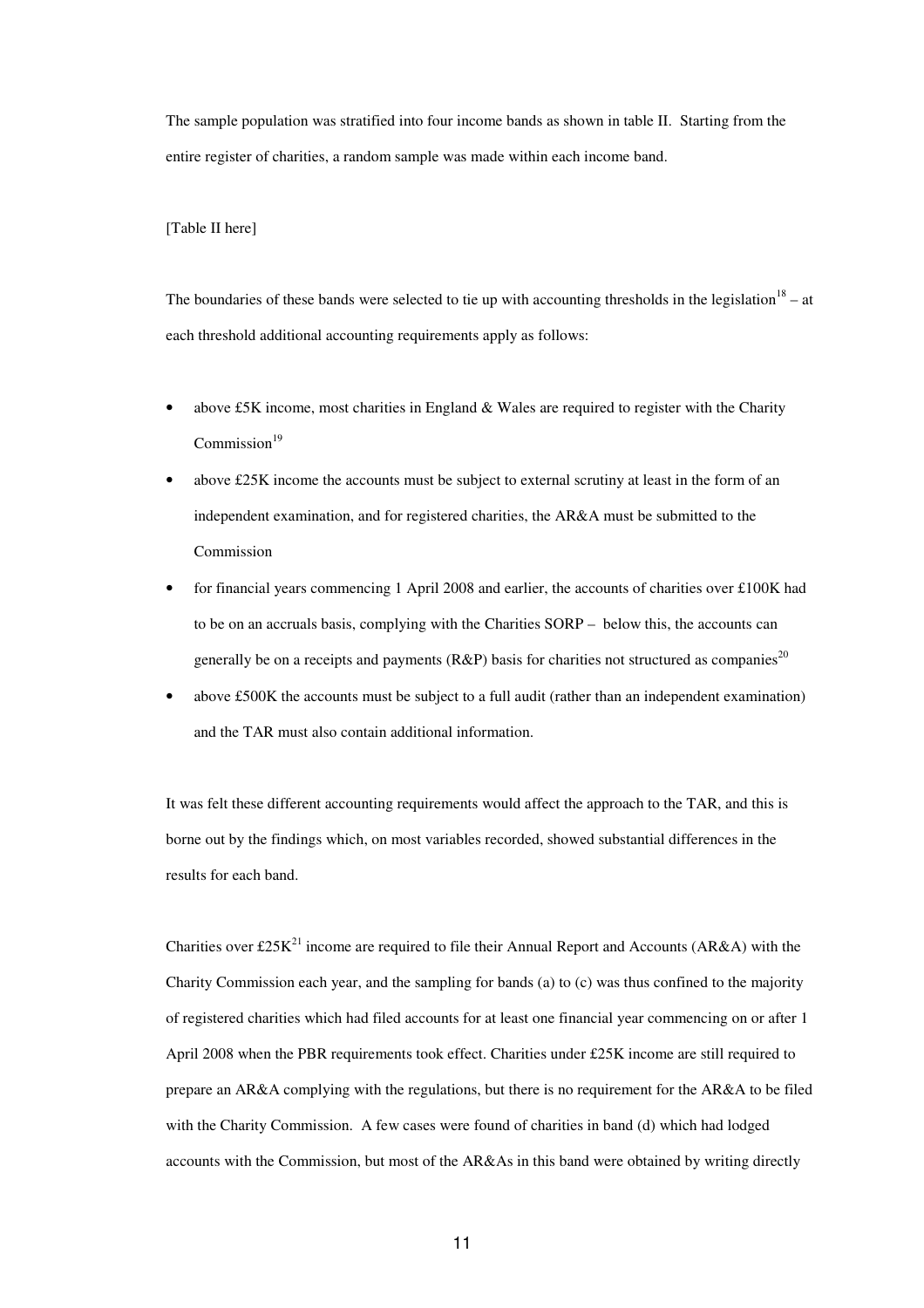to the correspondents of these charities enclosing a reply-paid envelope with a request for a copy of the charity's latest AR&A.

The initial sample size for each band was 400. The variance from 400 seen in bands (a) to (c) is mainly due to charities whose income band had changed between the sampling and the year of the actual set of accounts considered. The number of charities actually included in band (d) reflects the total number where it was possible to obtain the AR&A within the timescales of the research. So, in interpreting the results for band (d) it should be noted that those charities which provided their AR&A might be expected to show higher levels of compliance, and the true level of compliance in this band is therefore likely to be lower than these findings. However, even in bands (a) to (c) similar issues apply (albeit to a lesser extent) as charities were excluded if they had not filed accounts with the Charity Commission for a financial year since the PBR requirement took effect.

### *4.1.2 Phase 1: analytic framework*

The selected AR&As from charities in all four bands were assessed using a specially developed assessment framework combining qualitative and quantitative criteria based largely on narrative analysis of material provided in the TAR. Every TAR was read in full. The data capture involved recording 26 variables for each charity – some factual (such as the charity's total income as shown in the accounts) and some which required detailed judgement of narratives in the TAR, such as the extent to which the TAR showed a clear identification of the intended beneficiaries. A team of eight research associates (RAs) was recruited and trained in applying the framework.

The framework, together with broader guidance on the underlying principles of public benefit and PBR, was documented in a manual for each RA (Morgan & Fletcher 2011, 76-83). This was developed through a review of the key legal and regulatory documents relevant to PBR namely: the Charities Act 2006, the Charities (Accounts and Reports) Regulations 2008, and the Charity Commission's guidance on the public benefit requirement (Charity Commission 2008).

An initial draft of the framework was revised taking account of input from a sector specialist, from Charity Commission staff, and from an expert in documentary analysis. The key features of PBR were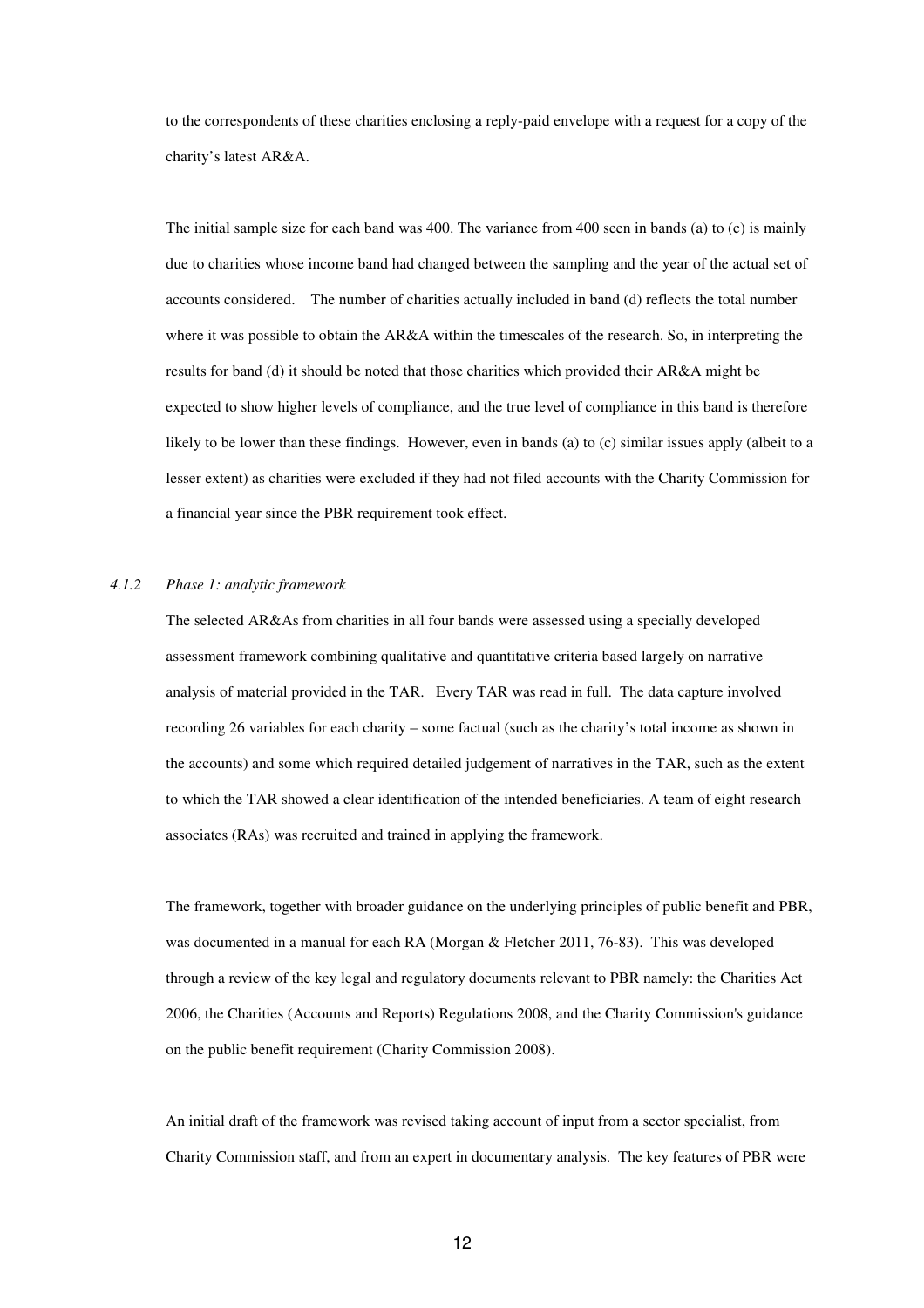ascertained and questions were developed that analysed the way that a charity had coped with the demands of PBR. The five core questions were:

- How clearly had the charity described its aims? This could be expressed in a statement of charitable purpose or objects.  $(2008$  Regulations – reg  $40(3)(1)$ .)
- Was there an unambiguous statement that the trustees had had regard to the Commission's guidance? (2008 Regulations – reg.  $40(2)(c)(ii)$ .)

The requirement for the charity to explain the activities undertaken by the charity to carry out its charitable purposes for public benefit (2008 Regulations – reg.  $40(2)(b)$ ) was broken into three elements:

- How well did it identify the beneficiaries? (Charity Commission principle 2 see table I.)
- Was there a clear description of the activities carried out for public benefit (as the regulation requires) excluding fundraising activities, governance activities etc?
- Was it clear how these activities actually benefited the intended beneficiaries? (Charity Commission principle 1.)

These particular questions were assessed on a sliding 0-4 scale, where a 4 indicated that the TAR appeared fully to meet the legal requirements on the issues being assessed, and 0 indicated that the TAR contained nothing towards the point being assessed. Scores of 3, 2, or 1 indicated some attempt being made towards compliance. A number of steps were taken to ensure that this scoring system was consistently applied across all items surveyed and between the various RAs undertaking the analysis.

In addition, baseline data was noted for each charity from the accounts – the actual income in the accounts, the method of accounting (SORP or R&P), whether the accounts had been audited or independently examined, etc. Certain additional issues related to PBR were also noted – for example information on harm or detriment (Charity Commission principle 1c – see table I) and any evidence of fee-charging and discussion of attempts to mitigate the restrictions which might arise where benefits were limited to those who could afford the fees (Charity Commission principle 2b(ii)). Additional reporting requirements which apply under the regulations for charities in band (a) were also considered.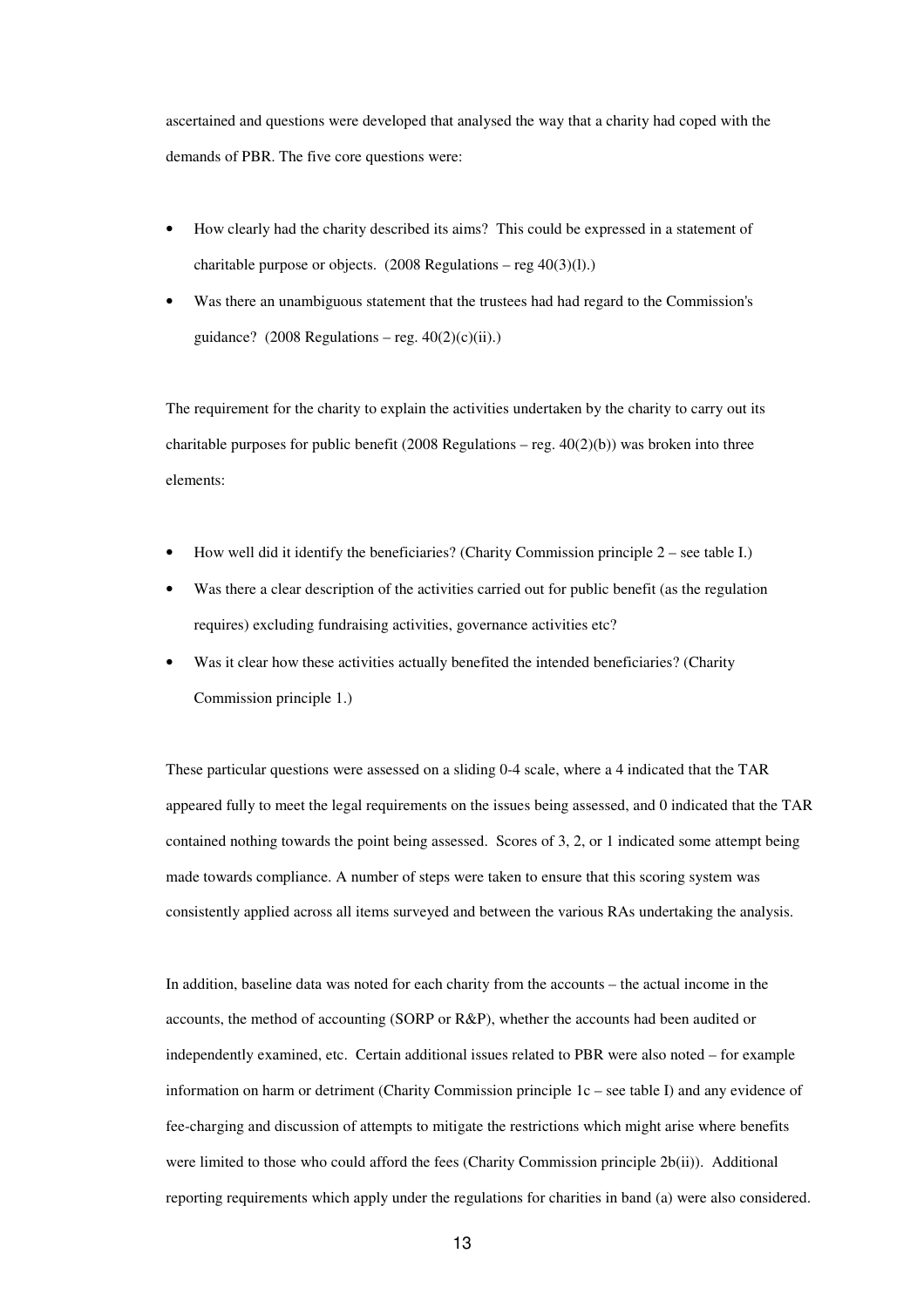A key issue for the research design was how to bring together the results from the distinct variables. The work of Marston and Shrives (1991) would suggest that it might be appropriate to create an index to rate the overall quality of reporting, although, as Stanley et al (2008) point out, the very creation of an index is subjective in nature. However, it was judged that an overall rating would be useful and an overall score was thus given to each TAR on the level of PBR compliance, with scoring now extended to a level 5, based upon the following criteria:

- 5: Excellent example of public benefit reporting such that it might be highlighted as an example to other charities.
- 4: TAR clearly addresses all mandatory public benefit reporting requirements, including reference to consideration of Commission guidance.
- 3: On balance the TAR appears to meet legal requirements, but lacks clarity on some issues.
- 2: TAR describes the work of the charity to some extent, and partly addresses the requirements for public benefit reporting.
- 1: TAR is provided but with no discussion of public benefit.
- 0: No TAR at all.

#### *4.2 Phase 2: focus groups and telephone interviews*

In order to gain a deeper and richer understanding of charities' approaches to PBR a further, qualitative, phase of research was conducted. It was intended that this phase would supplement the compliance data from phase 1 with explanations of PBR practice and behaviour which would reveal the extent to which the PBR requirement had affected perceptions of accountability.

From the original sample of 1,402 charities, 166 charities were selected which appeared to have dealt reasonably well with the PBR requirement and which appeared to be within reasonable distance of the locations planned for the discussions. Each of these charities was contacted and a trustee, or a representative of the charity, was invited to attend a regionally located focus group to discuss PBR. It has been argued that any form of interviewing is not truly natural (Morgan, 2001) and focus groups were chosen instead of one to one interviews because it was considered that the social networking element of such an event would create a more natural environment for relevant discussion than a one to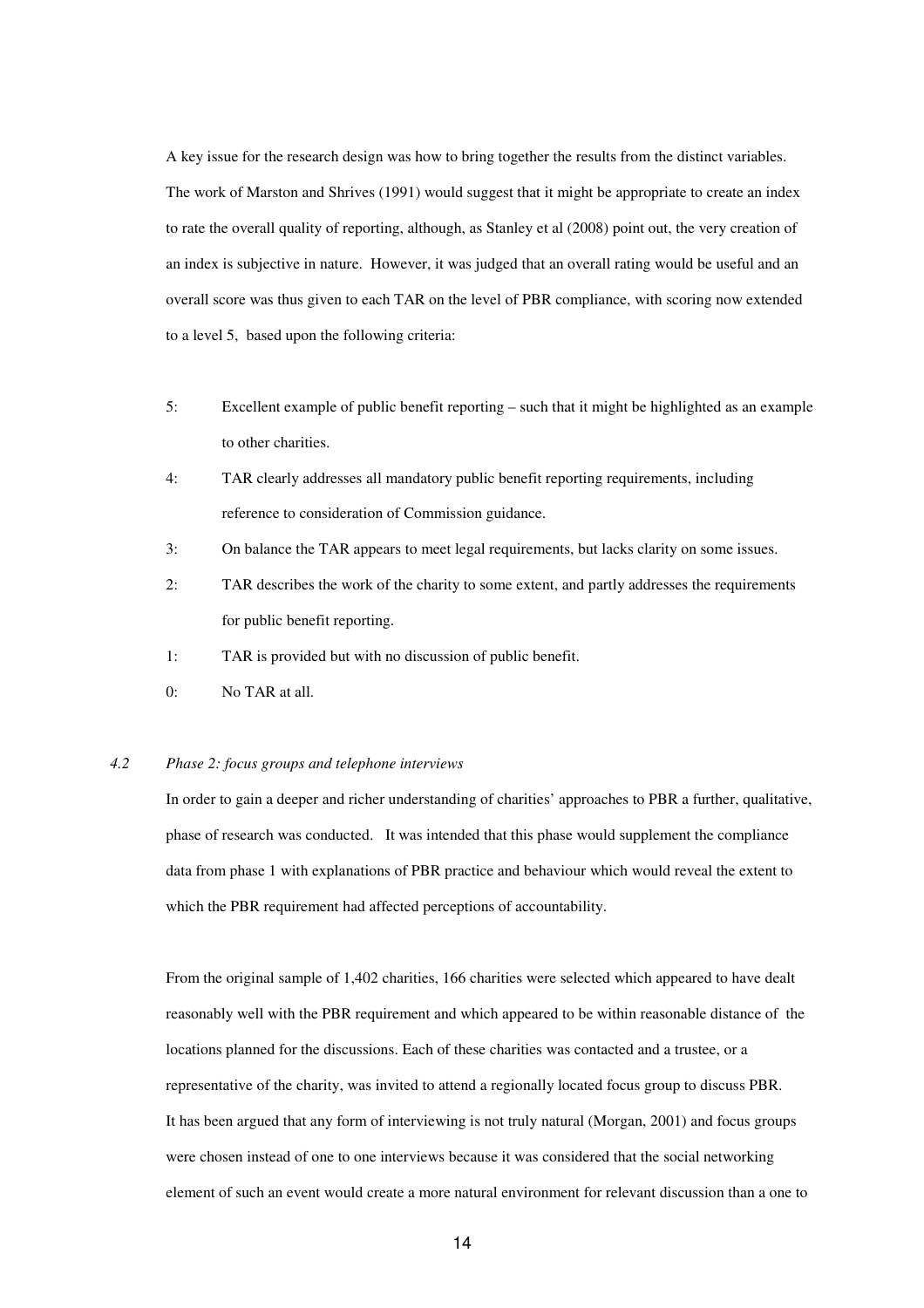one interview of a potentially technical subject. However, many respondents expressed a willingness to take part but were unable physically to attend the focus groups, and such respondents were interviewed by telephone. Recourse to telephone interviews was made to boost the sample size used in this phase of the research. Focus groups were arranged in London (two sessions), the English Midlands, the North of England, and South Wales, though the Welsh participants elected to take part purely by telephone interviews.

In total four focus groups (each with a duration of 2.5 hours) and 15 telephone interviews (typically 40 minutes) were conducted, capturing a wide range of carefully expressed views. Twenty three trustees and ten staff took part, giving a total of 33 participants from 30 charities. The charities were spread across a wide range of fields, including advice, almshouses, arts (2 cases), education or training in specific sectors  $(2)$ , general grant-making, independent schools  $(2)$ , international relations, medical  $(5$ including two hospices and two medical grant-makers), relief of poverty or poverty awareness (3), religion (5), rural support (2), social care (4), and wildlife/conservation. The majority were in the two larger income bands (£100K - £500K income or over £500K) with two in the £25K-£100K band and none in the smallest band. The participants cannot be considered representative of registered charities as a whole, as the selection was based on charities which had made reasonable progress on the PBR requirement, and then on individual trustees or staff from those charities who were sufficiently interested in the TAR and able to give time to participate in the research.

The focus groups were moderated by the authors as persons with experience of charity accounting and reporting, and the telephone interviews conducted by the same researchers. A semi-structured schedule of questions was used in both contexts, but the aim was to facilitate discussion rather than seeking answers to set questions. As is common in such studies, participants often took an opportunity to express personal agendas (Horton 2005), but this increased the richness of the data collected rather than detracted from it. The focus groups and interviews were partially transcribed immediately after each interaction retaining many verbatim quotations. (Full transcription was not possible due to budgetary constraints.)

The analysis of findings from this phase sought to explore the meanings given by participants to their PBR practices. The analysis followed a primarily interpretivist paradigm, rather than a representative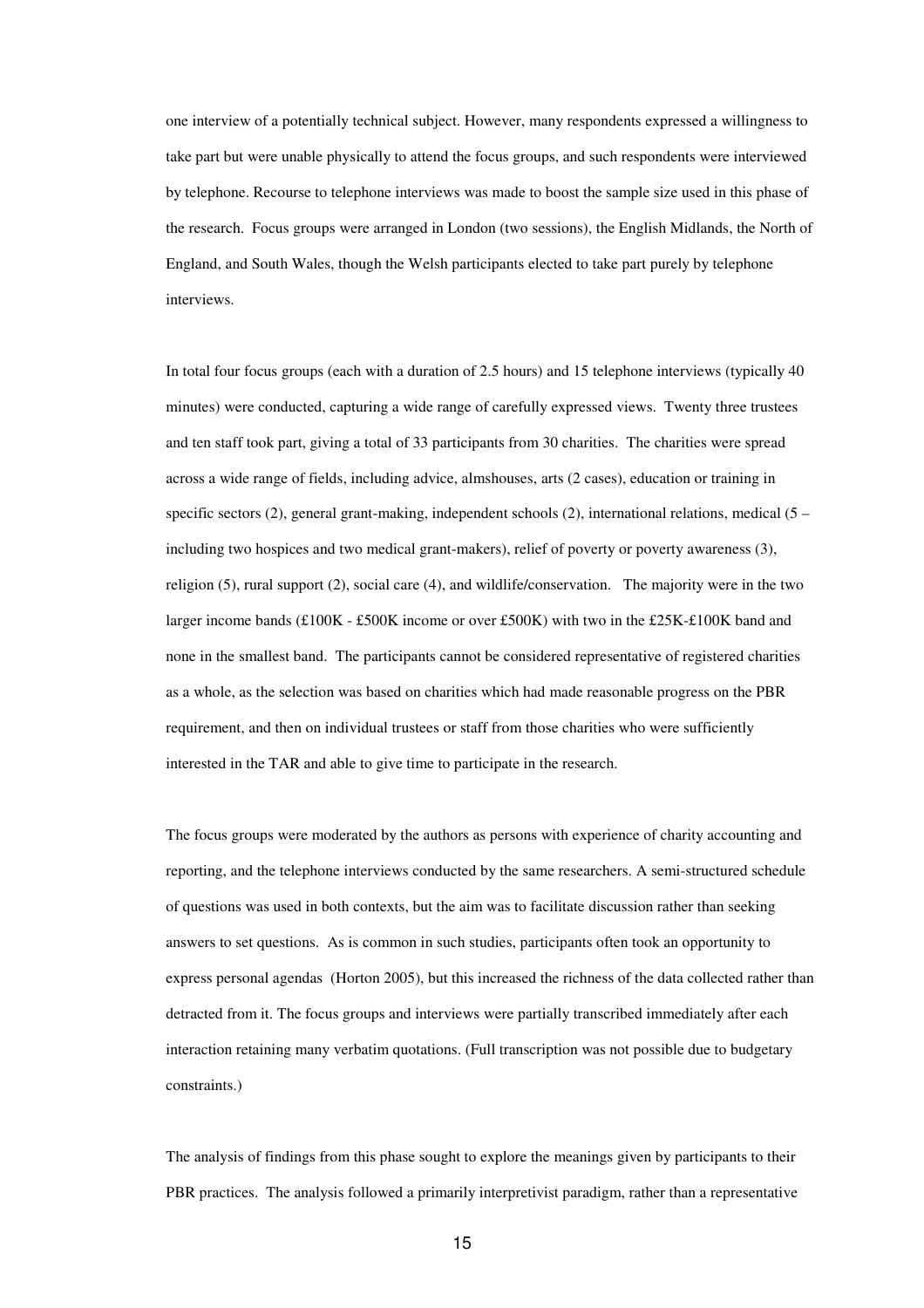sampling of opinions: written records of the sessions were analysed by identifying dominant themes and comments. These were grouped together using a coding structure that maintained the anonymised identity of each participant (Moll et al, 2006). Linkages between the codings and the role of the respondent and the type of their respective charity were also investigated, maintaining contextualisation of the participants' comments, as recommended by O'Dwyer (2005).

#### **5. PRINCIPAL FINDINGS – STUDY OF TARS**

As might be expected in any study of compliance issues, especially a new requirement, only a minority of charities studied in phase 1 were judged to have met the full requirements for public benefit reporting.

#### **5.1 Provision of valid TARs**

Some charities failed to address any aspect of PBR as the AR&A was found to contain no TAR at all: this applied to 8.9% of charities in the sample (primarily in the lower income bands). Many others had TARs which had not been properly approved by the trustees, so it was not always possible to be sure whether the document was in fact a trustees' report under charity law, a more informal document, or simply a draft of a possible TAR.

Across the whole sample only 53.4% of charities had a TAR which had clearly been approved by the trustees within the statutory timescale of 10 months after year end; even for charities over £500K the proportion with a validly approved TAR was only 70.6%. (In the cases with no clearly approved TAR, the separate elements of PBR were assessed and recorded within whatever document was provided, but the overall score for TAR quality was limited to a maximum of 2 on the 0-5 scale used.)

## **5.2 Compliance with the Five Key Elements of PBR**

The five central questions of the analysis framework regarding PBR practices (see section 4.1.2 above) were considered for each TAR, and assessed on a 0 to 4 quality score for each requirement following the processes explained. On each of these distinct elements of the PBR, the proportions of charities judged to have clearly met the requirement (i.e. those which achieved a score of 4 for the requirement) were as shown in figure 1.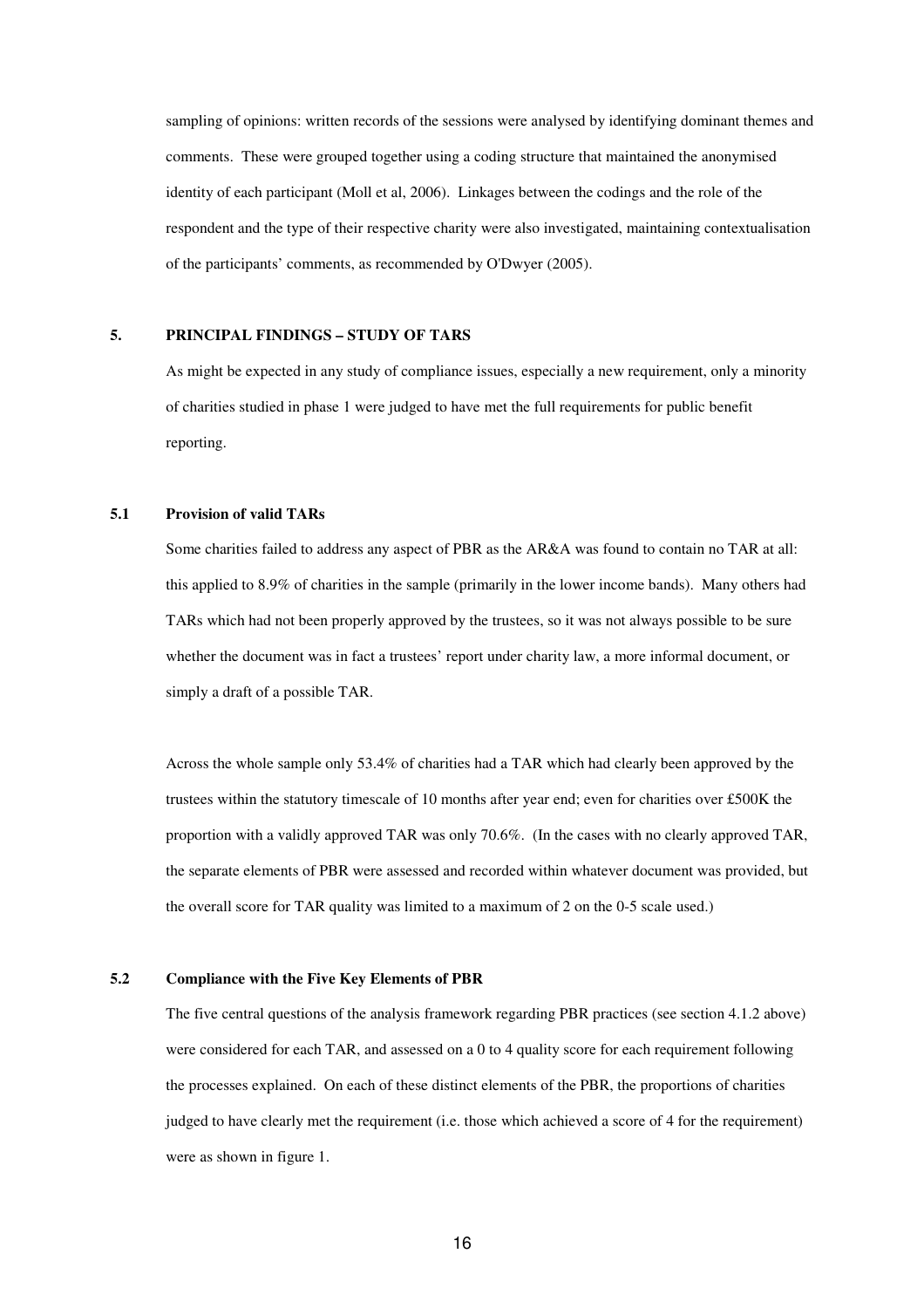#### [Figure 1 here]

On each measure, the level of compliance increased across the income bands, but even for the charities over £500K income there were significant shortcomings.

Most charities included a statement of the charitable aims (objects) which is an essential starting point for any discussion of PBR, as it is impossible to explain how a charity advanced its objects for public benefit if the objects themselves are unclear. However, even on this basic requirement in the regulations (which pre-dates PBR) the proportion clearly stating their objects (i.e. with a score of 4) was under 50% for charities in the lowest income band.

Stating whether or not the trustees had had regard to the Charity Commission's guidance on public benefit is, at first sight, just a yes/no requirement, but a number of TARs had vague references to the Commission without being clear whether or not the trustees had actually considered the public benefit guidance. So this requirement was assessed on a 0-4 scale as for other issues. The proportion of TARs with a clear statement that the trustees had considered the guidance ranged from 10.9% in the smallest income band to 71.9% in the largest.

The real focus of public benefit reporting lies, however, in explaining the activities undertaken by a charity to advance its charitable purposes for public benefit – in other words, an articulation of the linkage between the purpose, the beneficiaries, the activities undertaken, and how these lead to benefit for the beneficiaries: three factors which were separately assessed in the TAR narratives.

In some cases a very simple explanation of activities covered everything expected: for example a preschool whose objects were concerned with education for children up to age 5 provided cogent explanations of the children who attended, the educational activities they undertook, and the benefits to their personal development. But in other cases, the TAR contained little or no description of activities, or focused purely on fundraising activities rather than work carried out with the charity's beneficiaries. Charities with obvious service users were generally gave stronger explanations than those whose work sought to benefit an entire community in fields such as conservation or religion. Grant-making charities usually referred to grants made but often said little about the ultimate beneficiaries.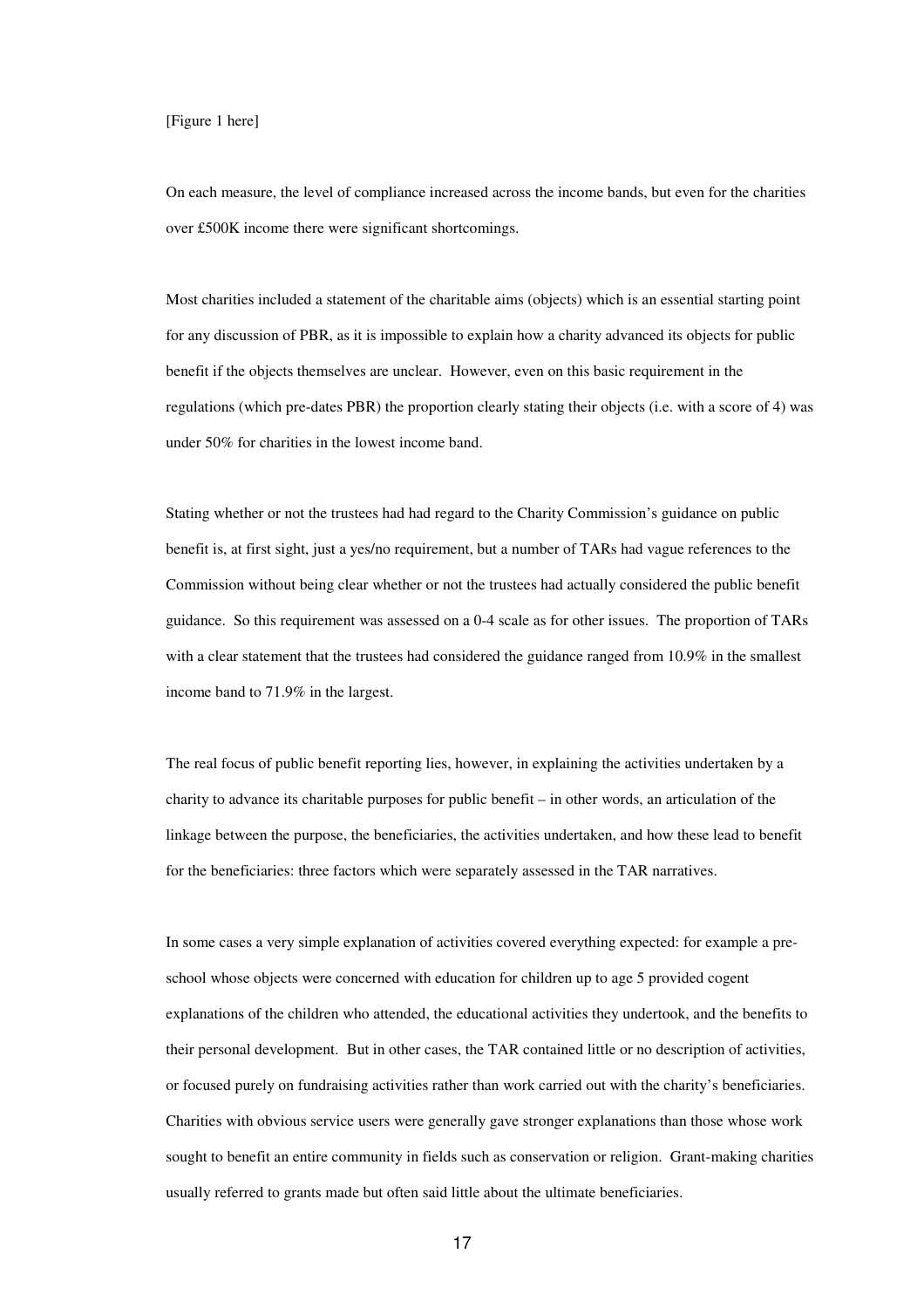Within these explanations, identification of beneficiaries was the strongest element: full compliance (those with a score of 4) ranged from 21.8% of charities in the lowest income band to 74.1% of the largest. A meaningful description of the activities furthering the objects was rarer (7.6% to 55.8% clearly complying). The element most frequently lacking was any explanation of how the activities led to benefit for the beneficiaries – even amongst the largest charities, only 36.2% were clearly showed this linkage.

#### **5.3 Overall TAR Quality for PBR**

As explained above, each TAR was assigned a rating for overall TAR quality in terms of the PBR requirement. The proportion of charities in each income band judged to have clearly met the requirements for public benefit reporting under the 2008 Regulations (i.e. those who scored at least 4 on overall TAR quality) are shown in figure 2.

[Figure 2 here]

It should be noted that for most of the charities in the study the analysis was based on the first financial year where PBR applied, but across all income bands only a minority of charities met the full requirements.

Aggregating the four bands<sup>22</sup>, the proportion of charities reaching each level of compliance (0-5) in terms of the overall PBR assessment is indicated in figure 3.

[Figure 3 here]

## **5.4 Analysis of findings by charities' fields of activity**

The findings for overall TAR PBR quality were also analysed in relation to the different areas of activity in which charities operate. This was based on the activity codes on the register of charities, which charities select as part of the Annual Return process. Of the 1402 charities in the sample, 47% had selected more than one activity code so it was not possible to allocate them to a single activity area, but the overall PBR quality score was analysed in relation to the remaining 746 charities. After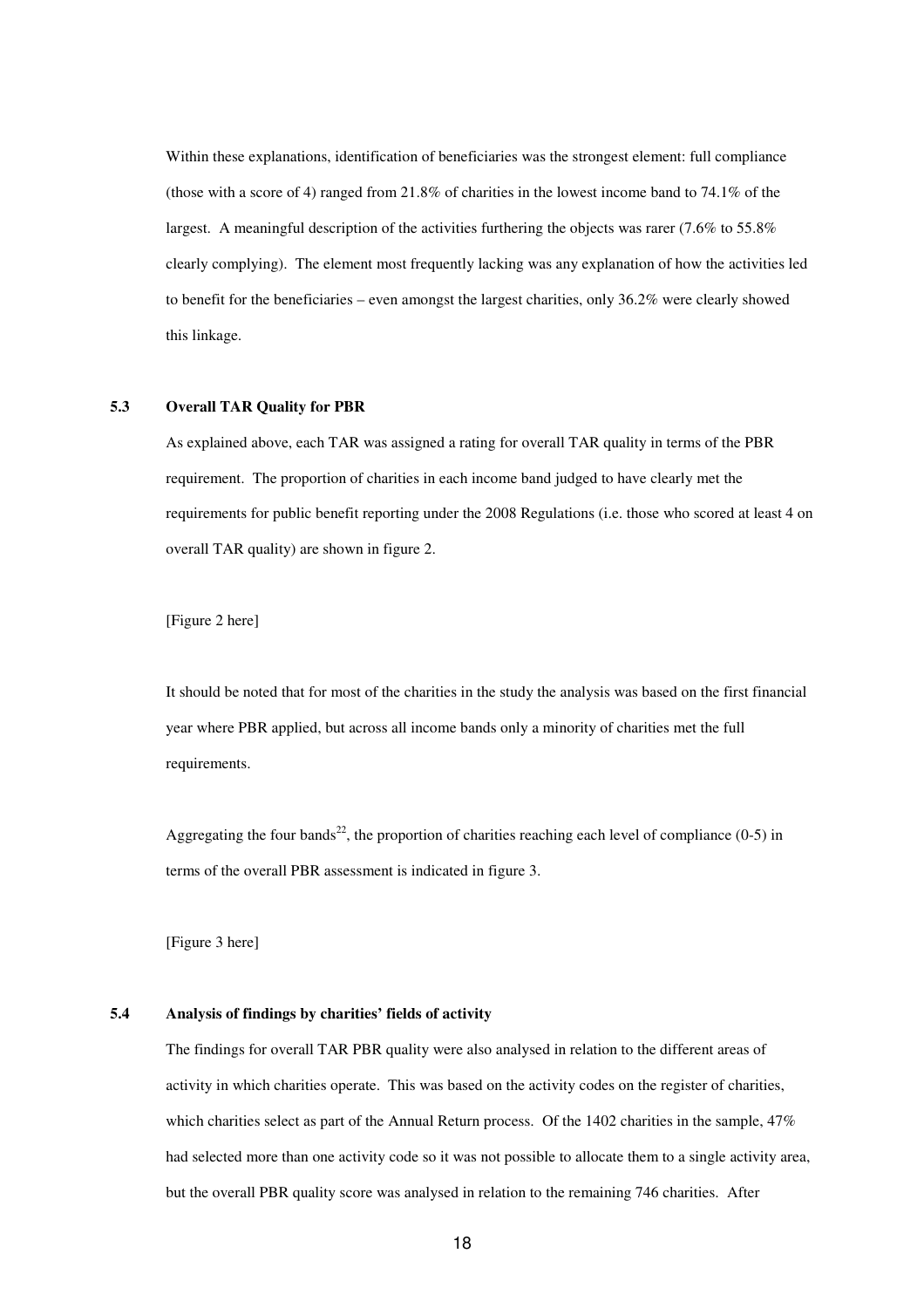grouping a number of small activity areas with fewer than 20 charities into a category of "other" the categories of charities and their mean PBR quality scores are as shown in table III.

[Table III here]

Across the 746 charities, the differences in mean scores for TAR quality between those in the different activity areas were found to be significant at the 0.05 level using a one way analysis of variance  $(F<sub>(7,738)</sub> = 2.50)$ . It thus appears that the charity's field of activity is a significant determinant of PBR compliance. (Whilst some of the activity areas had a higher proportion of larger charities which might have been expected to score higher, this was not a major distinction: the variance was found to be significant even when controlling for charity income.)

The strongest level of compliance was found from charities in the field of *accommodation and housing* with 19.4% meeting the full requirements in the 2008 Regulations, whereas only 3.3% of charities classifying their activities under *general charitable purposes* met the full requirement.

#### **6. PRINCIPAL FINDINGS – FOCUS GROUPS AND INTERVIEWS**

#### **6.1 Narrative Reporting and the Process of Preparing the Trustees' Annual Report**

The discussions with trustees and other charity representatives sought first to investigate participants' overall perceptions of narrative reporting via the Annual Report and Accounts (AR&A). If, for example, participants saw no point in publishing narrative information in a TAR alongside their accounts, their views on PBR would no doubt be clouded by this.

All accepted the value of narrative reporting at some level (no one felt it was pointless) – but this is perhaps unsurprising as participants for this phase were selected from charities in phase 1 which had made reasonable progress on PBR. However, some saw it as a minimal compliance issue whilst others perceived real benefits in governance and communication with external stakeholders through an effective TAR.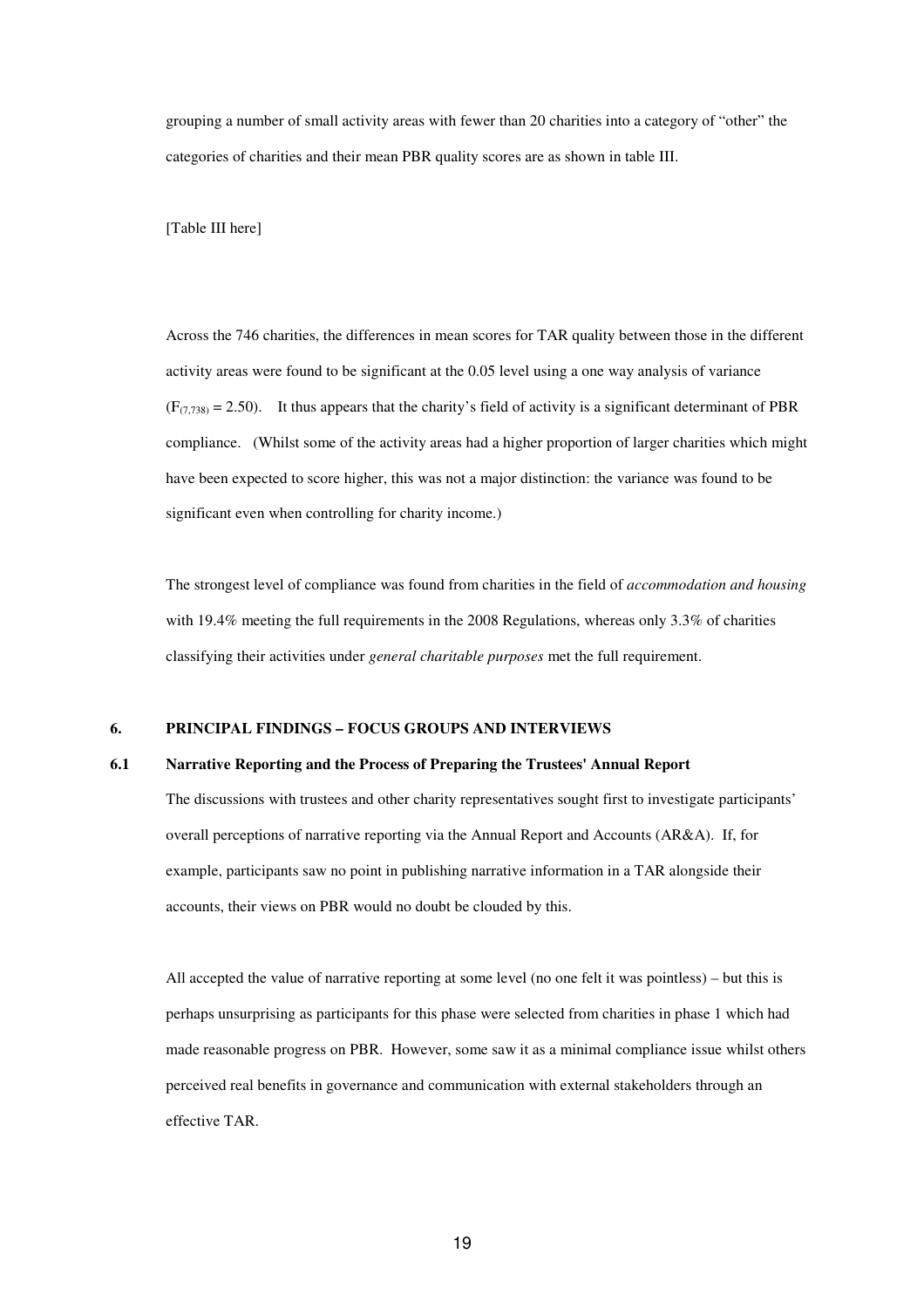However, a variety of processes were found for preparing TARs. Several participants reported that the staff of the charity prepared the TAR and trustees had no significant involvement in the actual drafting. In other cases the chief executive or a senior administrator prepared an initial draft TAR which was then subject to detailed review by a subcommittee of trustees to *'thrash out the detail'* as one person said. In charities with income of less than £150K the TARs were often prepared by a single trustee. Two instances were identified where the charity's independent examiner (IE) or auditor had prepared the TAR (both with incomes around £200K) with little or no input from trustees. The role of the auditor/IE was also highlighted more positively by many interviewees, especially in identifying the need for the TAR to deal with PBR issues.

As explained above, PBR requires a charity to explain how its activities lead to benefit for the charity's beneficiaries. The interviews found that for most of these preparing TARs it was straightforward to consider whether an *activity* created a charitable benefit, but some found it hard to conceptualise and hence to communicate who the actual *beneficiaries* of their charities were – especially for charities where the day to day work involved little or no direct contact with beneficiaries.

#### **6.2 The Impact of PBR on reporting behaviour**

Discussions explored with participants whether their charities had behaved any differently as a result of the introduction of public benefit reporting requirement. Three categories of response were discerned.

### *6.2.1 Little impact*

For several charities which historically had reported about their activities in detail, the introduction of PBR appeared to have caused very little extra work. It was *'business as usual'* according to one small arts charity trustee. *'No changes were required - the beneficiaries are clearly defined and always have been'* said the CEO of a £400K social care charity. *'We took it in our stride, it didn't make a big impact'*  observed another trustee. In these cases there appeared to be no added sense of accountability beyond the issue of normative compliance with a regulatory requirement.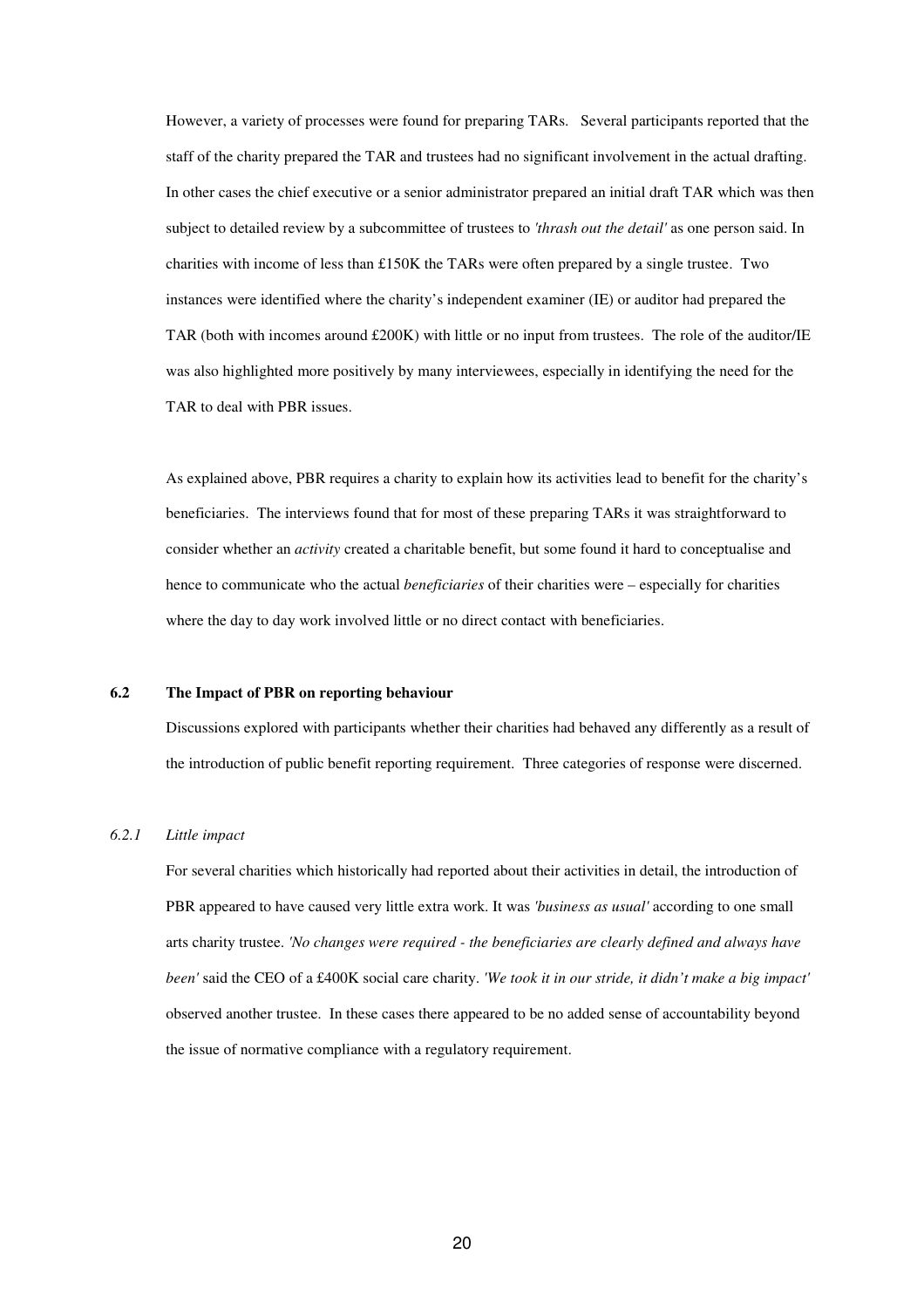#### *6.2.2 Impact on governance but no substantial changes*

Others reported that their charities had been influenced to reconsider their activities and beneficiaries, so it had prompted new levels of reflection by trustees – which might suggest a new sense of accountability.

For example, a trustee of a £75K charity said that the PBR process had been a *'helpful trigger'* in explaining their work to potential supporters. A trustee of  $£1M$  religious umbrella group organisation, touched upon the interaction with governance, and said that he had used the PBR process as *'a very useful agent of change in getting the charity out of its shell'.* 

#### *6.2.3 Wider impact linked to concern on PBR*

For some, there was a clear sense that if they failed to address PBR properly it was much more than a reporting issue and could have much wider consequences – including a sense for a few that the entire charitable status of the organisation could be at risk. For example, the Charity Commission had conducted 'public benefit reviews' of a number of charities and in some cases it had sought significant changes to their methods of operation in order to ensure they were operating for the public benefit (Charity Commission 2009). *In extremis*, a charity unable to meet the public benefit requirement could theoretically lose its charitable status and then be forced to transfer its assets to other charities, so potentially this was a high risk issue for some charities.

No participant articulated such concerns directly, but nevertheless some saw PBR as a major challenge. *'[PBR is one of the] increasingly onerous responsibilities on trustees,'* said one. One independent school had placed '*a huge amount of effort'* preparing the TAR, forming a group of governors specifically to manage the issue. However, their effort was described as being driven by a desire *'not to stand out [from other schools]'* rather than out of a desire clearly to explain their activities and beneficiaries. But conversely, others said: *'[PBR] is fairly low down on the list of worries of compliance issues'* and *'[PBR] is not that demanding compared to other issues of compliance'.* 

#### **6.3 PBR and levels of concern**

The findings suggest that charities could be categorised as having low- medium- and high-concern in relation to PBR, with different behavioural consequences. Not surprisingly, for charities with high

21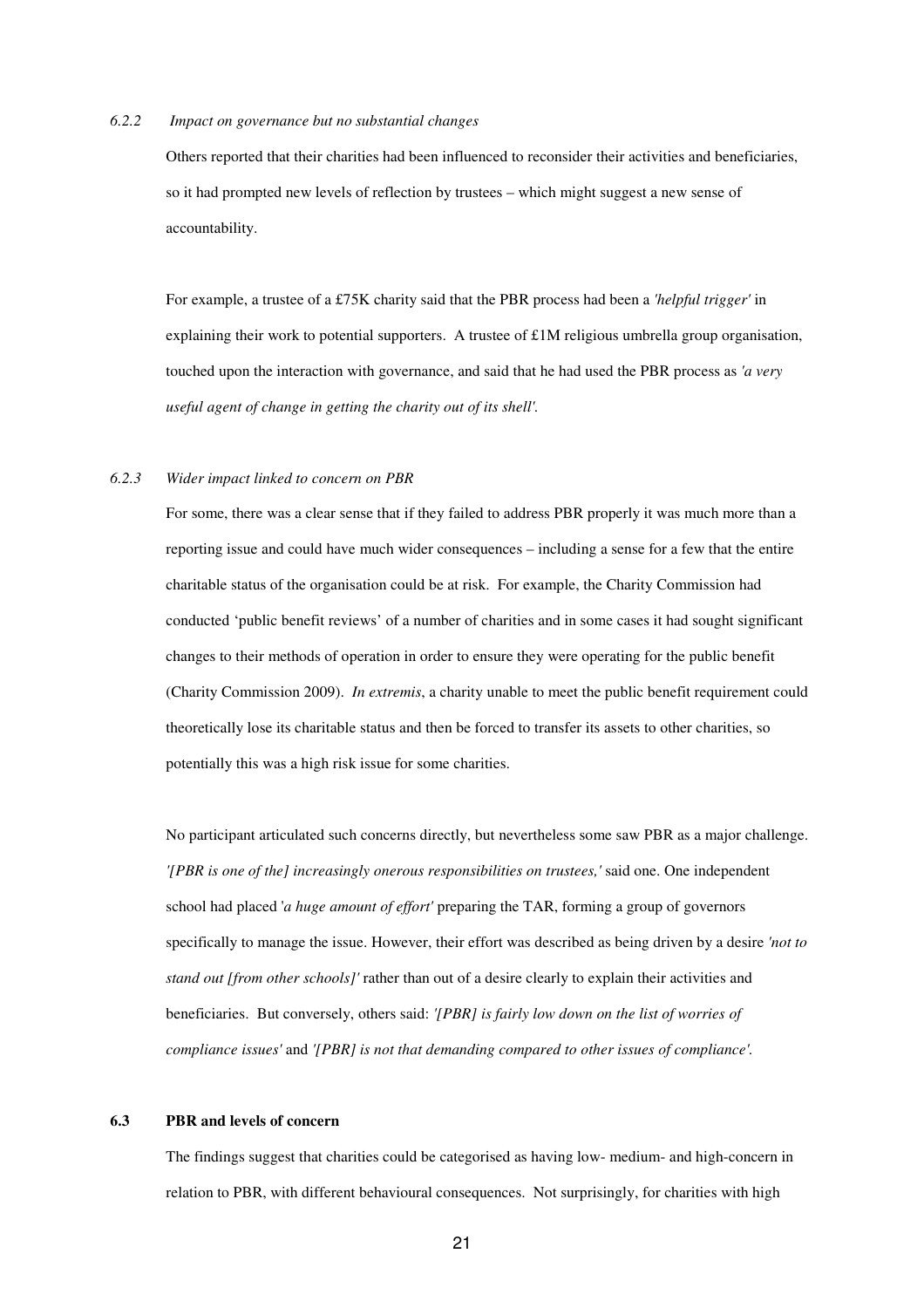levels of concern about the public benefit requirement, the process of reporting on public benefit was seen as requiring more attention.

Charities with low/medium concern on the public benefit requirement, which had previously reported very briefly upon activities and beneficiaries, generally spent time enhancing the quality of their reporting on these matters. However, despite some extra work of this kind, these charities generally had very positive views on the process. No participant in this phase saw the PBR requirement as a meaningless exercise.

Participants from four charities appeared to have high-concern on public benefit issues: these included two independent fee-charging schools, a religious conferencing charity and a charity involved in extensive campaigning work which was often directed at politicians. For different reasons, the trustees of each of these charities were aware that their charity was potentially close to the boundaries of charitable status. It was evident that the PBR requirement had led to an exceptionally clear focus being applied to the reporting of activities and beneficiaries for these charities.

The campaigning charity stated that *'It is very important that we explain the link between our activities and the relief of poverty' –* this was something they had not done prior to the PBR requirement. For the religious conferencing charity the focus in PBR was to distinguish clearly between the charitable activities open to those of all faiths, and those which were specific to participants in the faith concerned.

#### **7. DISCUSSION AND CONCLUSIONS**

#### **7.1 PBR practices as an indicator of understanding of charity accountability**

The first aim of this paper was to ask what charities' practices in terms of PBR imply for their understanding of charity accountability.

Both phases of the study revealed some charities which had focused extensively on the PBR requirements, and it had undoubtedly shaped their approach to narrative reporting. Some instances emerged from the interviews and focus groups where PBR had prompted more communication than had previously been the case between trustees, members of staff, and auditors or independent examiners. So, at that level, PBR would appear to be influencing the shape of charity financial reporting, by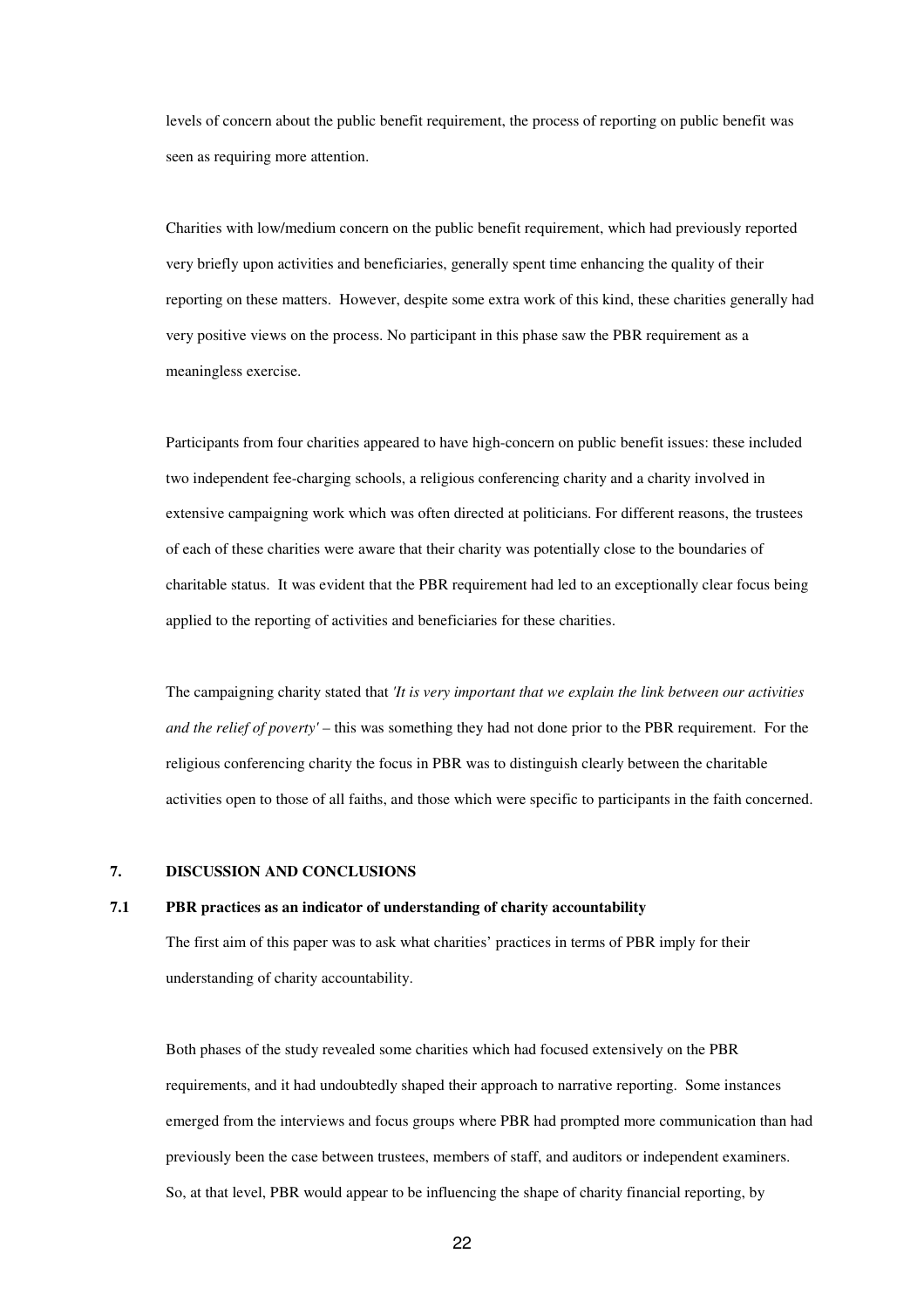placing more emphasis on narrative reporting in relation to aims, activities and beneficiaries. Such emphasis suggests that charities are prepared to embrace greater accountability through narrative reporting.

However, the findings of both phases suggest that there remains a good deal of confusion about the purpose of the TAR, and whether or not narrative reporting is worthy of time and effort, especially in the smaller charities. At one end of the scale, phase 1 found many smaller charities provided no TAR at all, and even amongst larger charities there were documents perhaps intended as TARs but with no indication of trustee approval. In terms of the specific requirements of PBR, the proportion of charities which were assessed as clearly meeting the requirements in the 2008 Regulations (i.e. a score of 4 or 5 on the scale used) ranged from only 2% of charities under £100K income to just 26% in the case of the auditable charities (over £500K income).

This is firm evidence, therefore, that many charity trustees either lack understanding of what was legally required under the 2008 Regulations or do not see compliance with the statutory requirements for a TAR as being a high priority issue. It is also possible that some recognise an accountability obligation in the numbers they report in their financial statements, but attach much lower significance to accountability through narrative reporting in the TAR.

The second phase found that even in charities which had achieved a reasonable standard in PBR, some saw it as a low priority issue, and many trustees were happy to leave the reporting to a member of staff or accountant. Indeed, several cases emerged where the TAR included the statement that 'the trustees had had regard to the Charity Commission's guidance on public benefit' but in reality the trustee being interviewed had no real understanding of what this meant. The findings from this phase are not generalisable to the whole sector, but they indicate that even where compliance was reasonable, trustees did not necessarily perceive PBR as being important in terms of accountability.

Some charities in phase 1 had met all the requirements for PBR, on occasions with extensive discussions going beyond the legal requirements. Phase 2 found cases of charities which had set up special committees or otherwise invested great effort in meeting the PBR requirement. But in the latter case, the trustees' motivation appears to have been largely because of high concern on issues of the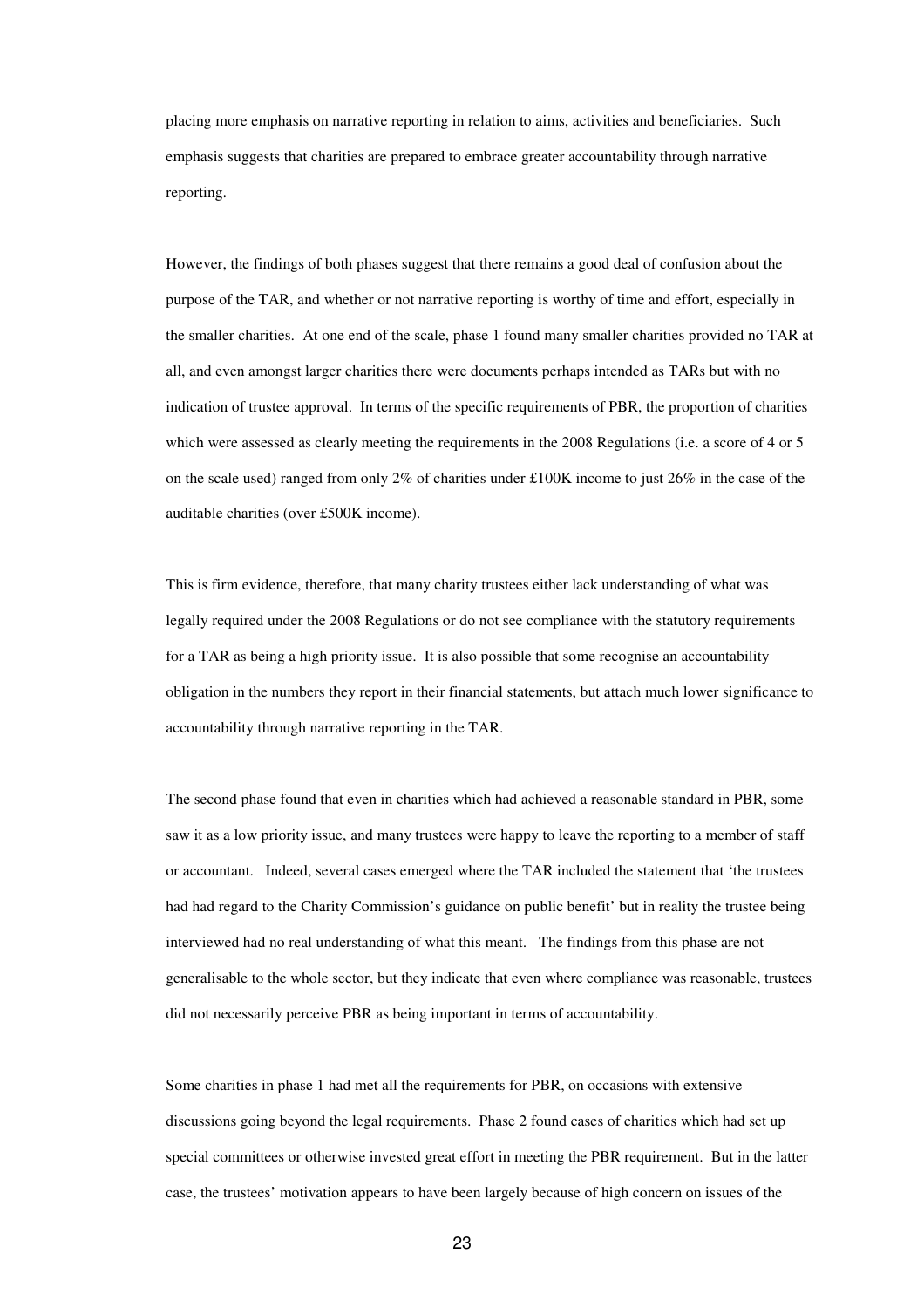public benefit requirement more generally, rather than because of a belief in the importance of narrative reporting and a desire to explain the charity's work clearly to readers of the TAR. In one or two cases the desire to avoid differentiation from other charities (the coercive isomorphism identified by Verbruggen et al 2011) appeared to be the main issue. So even when PBR prompted great effort, it may not necessarily have meant a greater sense of accountability.

These findings contrast somewhat with those of Connolly and Dhanani (2009, p59) who report that most charities recognised a duty to account to stakeholders – but the latter study was based on large charities which were likely to have a clearer understanding of accountability.

Nevertheless, the high concern around public benefit and charitable status showed by some implies a recognition that charitable status is not automatic. This suggests a sense of accountability to the inherent legitimacy of that status. Whilst some of the participants were unhappy with the Charity Commission's approach to public benefit, all of those in the "high concern" category recognised that the public benefit requirement implied a requirement to account for what they were doing in order to justify the privileges of charitable status and they were therefore prepared to invest time and effort in PBR. Even where it was a low- or medium-concern issue, several participants reported that PBR was valuable in helping a charity refocus on its aims and beneficiaries, or was useful in enabling them to 'tell their story'. In other words, there was an acceptance that it was right to be accountable on public benefit issues.

It is difficult to assess these finding in relation to other studies on accounting narratives, as much previous work focuses on listed companies or, where applied to charities, focuses on the largest, where omission of mandatory information is relatively rare. The seminal work of Smith and Taffler (2000), for example, is an analysis of *discretionary* disclosures by manufacturing and construction companies listed on the London Stock Exchange – although the authors conclude that careful analysis of narrative information can help to distinguish between financially distressed firms that fall into bankruptcy and those which ultimately recover. No attempt was made in this study to correlate the quality of PBR with the longer term success or failure of charities, but it seems intuitively probable that charities with good PBR have a clearer focus on their aims and beneficiaries, and hence are more likely to succeed long term in fulfilling their charitable purpose.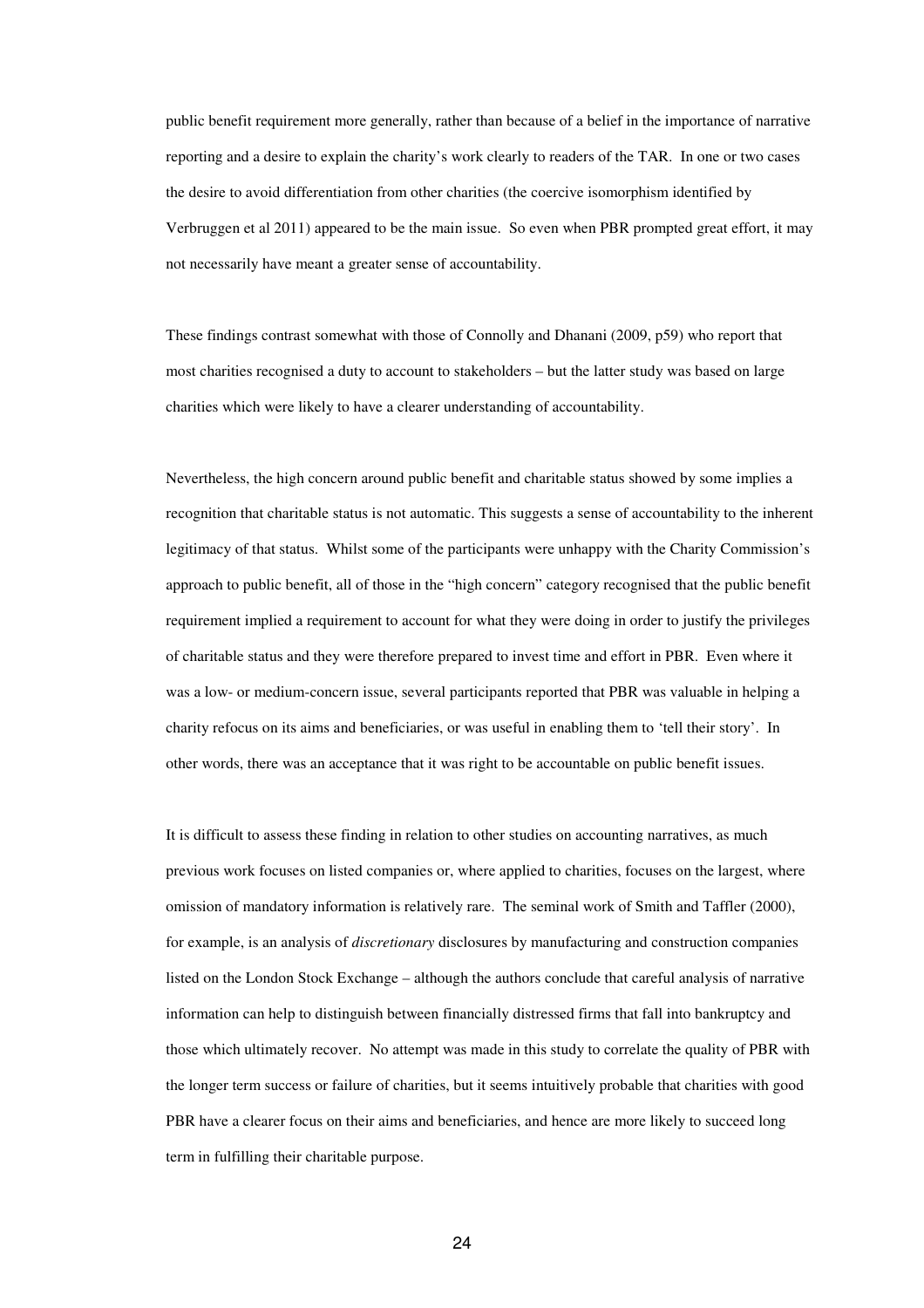Beyond the regulatory sphere, in some cases accountability to other stakeholders through PBR was mentioned: for example some charities in phase 2 saw PBR as a means to tell their story clearly to funders (though this may simply indicate compliance prompted by resource dependency). For these charities, PBR had a double benefit of showing funders that the charity was legally compliant and enabling them to explain the wider public benefit of their work in terms which reinforced their charitable status.

It is possible that some of the non-compliance with PBR can be explained by the limited sanctions. The Charity Commission had publicly indicated that prior to 2011 it was not routinely reviewing charity reports and accounts filed<sup>23</sup>, so trustees may have concluded that the risk of regulatory enforcement was too low to merit action. If so, this would imply little sense of accountability to the public as a whole – or at least a refusal to exercise such accountability through preparation of a TAR and accounts complying with regulations. All the charities in this study had produced accounts of some kind, and 91% had provided something approaching a TAR. It would seem improbable that they would comply in part but deliberately neglect PBR (especially given that many participants in the second phase reported that PBR had not generated substantial extra work). It seems more likely, therefore, that most of the non-compliance was due to ignorance rather than a deliberate rejection of the accountability which PBR implies. In any case, it is widely accepted that in areas such as charity regulation "selfregulation or development of good practice may be more appropriate than compliance-based law" (Morris 2011, p46).

The fact that many charities have embraced PBR effectively, and others made strong attempts, suggests that there is an acceptance of the wider accountability which stems from charitable status, and the widespread poor compliance may be a result of ignorance rather than hostility to the underlying principles of accountability. Ignorance has been by cited as a major explanation for non-compliance in other studies of charity reporting (Crawford et al 2009).

It therefore appears that PBR has led to significant progress in many charities' understanding of the principles of public benefit. Whilst there are many shortcoming in compliance, there appear to be a considerable acceptance (amongst charities in all income bands) of the accountability of being established 'for the public benefit'.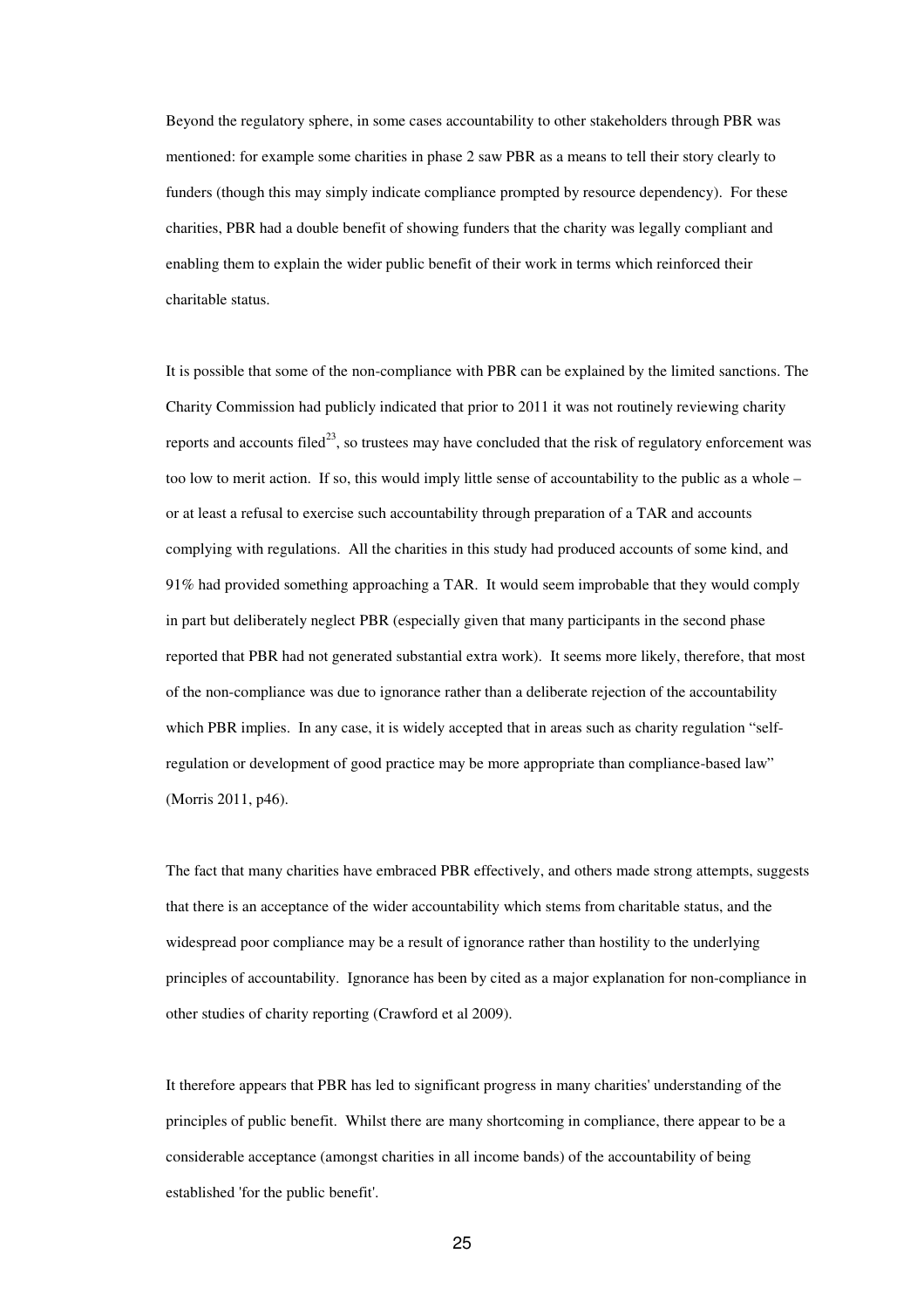#### **7.2 PBR and the framework of charity accountability**

 The second aim was to investigate more broadly how far a mandatory system of PBR has developed the framework of charity accountability. Compliance with PBR forces a specific change in behaviour by charities (even if only a reporting change) in a way that is capable of systematic observation. This study thus makes a contribution to considering how far charities have or have not embraced a new understanding of accountability as a result of the changed focus on public benefit in the Charities Act 2006.

 The study has found that mandatory requirements do not necessarily lead to high levels of compliance, though it appears this may be more due to ignorance than rejection of the associated accountability demands. The fact that PBR is a mandatory requirement may not be obvious to many charities if it is not actively enforced and it may therefore contribute little to the problems of information asymmetry for users of charity reports and accounts.

 However, whilst more extensive monitoring of charity reporting is applied in other jurisdictions (e.g. OSCR 2009) it would require colossal resources for charity regulators to enforce every aspect of charity reporting. In practice much of the onus rests on charity auditors and independent examiners. But whilst the study found some auditors and IEs had been very helpful in drawing charities' attention to the PBR requirement, other charities were concerned that their auditors or IEs had not mentioned this. Some auditors or IEs had directly drafted the TAR, taking away from the autonomy of trustees and hence reducing their accountability. In any case an auditor or IE is only required to review the TAR for material discrepancies with the accounts<sup>24</sup>, and it could be argued that narratives of PBR rarely refer to amounts of money and hence their inclusion or omission will rarely lead to discrepancies with the accounts. Moreover, for the smallest charities (under £25K income) where there is no requirement for audit or independent examination, the onus is solely on the trustees.

 Nevertheless, in charities which were aware of the PBR requirement, phase 2 of the study found clear instances where PBR had been a positive catalyst for fresh engagement with the charitable objects and clarification of beneficiaries. It was found that many trustees had an intrinsic desire for legal accountability and probity and wanted "to be doing the right thing" on anything that was legally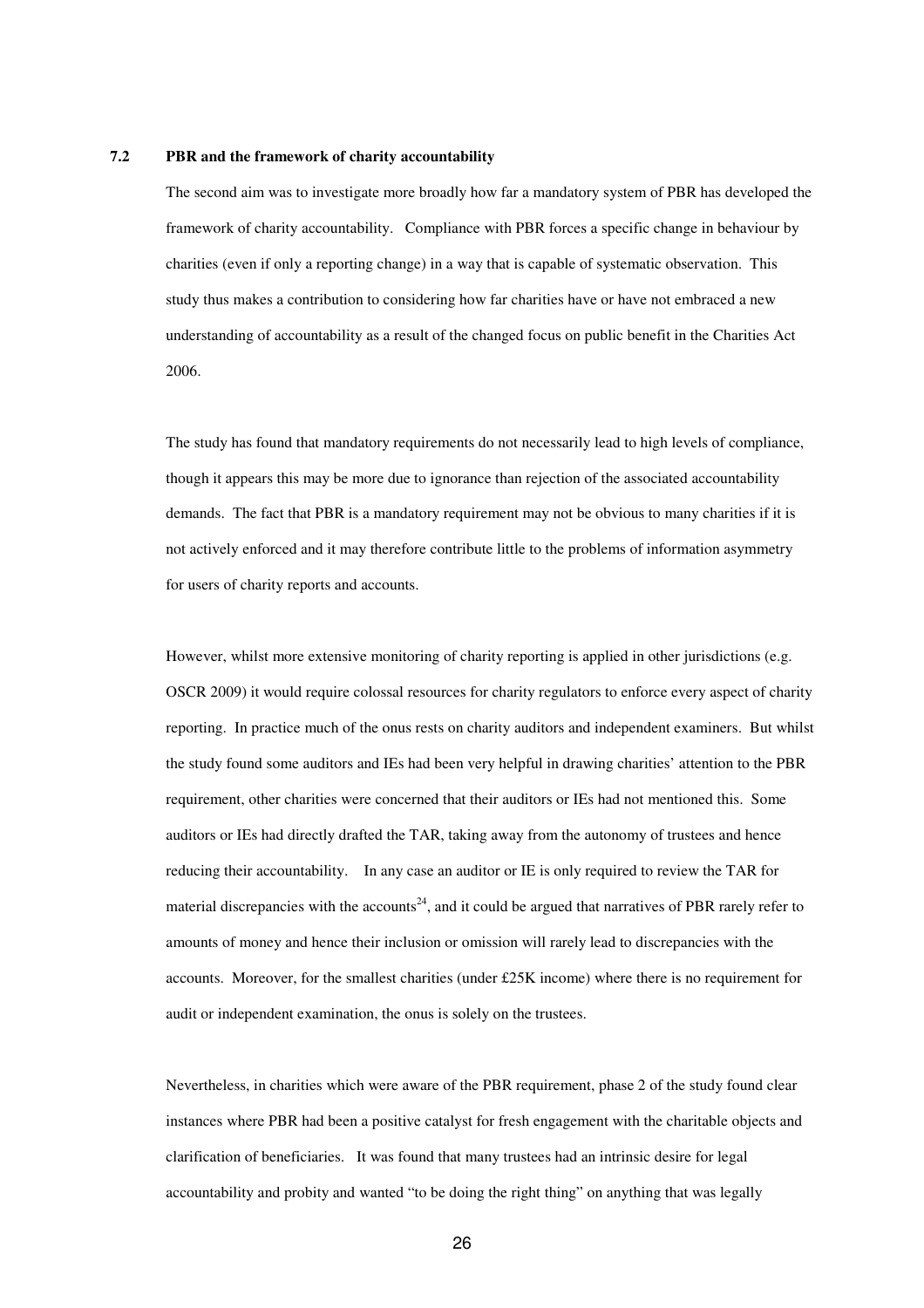required – so the fact that PBR was mandatory helped them ensure it was addressed. Furthermore, a small number of "high concern" charities invested great effort in PBR, and the fact that it was mandatory was central to their effort. Without this, it seems very unlikely these charities would have engaged with public benefit issues in their reports and accounts.

#### **7.3 Summary**

This study has provided a wide range of quantitative and qualitative data on the practices of charities in respect of public benefit reporting. A follow up study found that for most charities already on the register, PBR was felt to be by far the most practical consequence of the renewed approach to public benefit in the Charities Act 2006 (Baker et al 2012).

In principle, a mandatory system of PBR amounts to a major increase in the accountability demands on charities. Under PBR, public benefit is no longer an abstract concept, but rather a requirement on which every registered charity – small or large – must report every year. Moreover, the study found that those complying reasonably well with PBR generally accepted the value of such reporting: even if in some cases it was a high-concern issue, there was an acceptance that charitable status requires an explanation of how a charity's work leads to public benefit.

 Overall, therefore, it appears that a mandatory system of PBR is achieving higher levels of charity accountability in relation to the central requirement of public benefit – but much more education and enforcement will be needed to make this fully effective.

27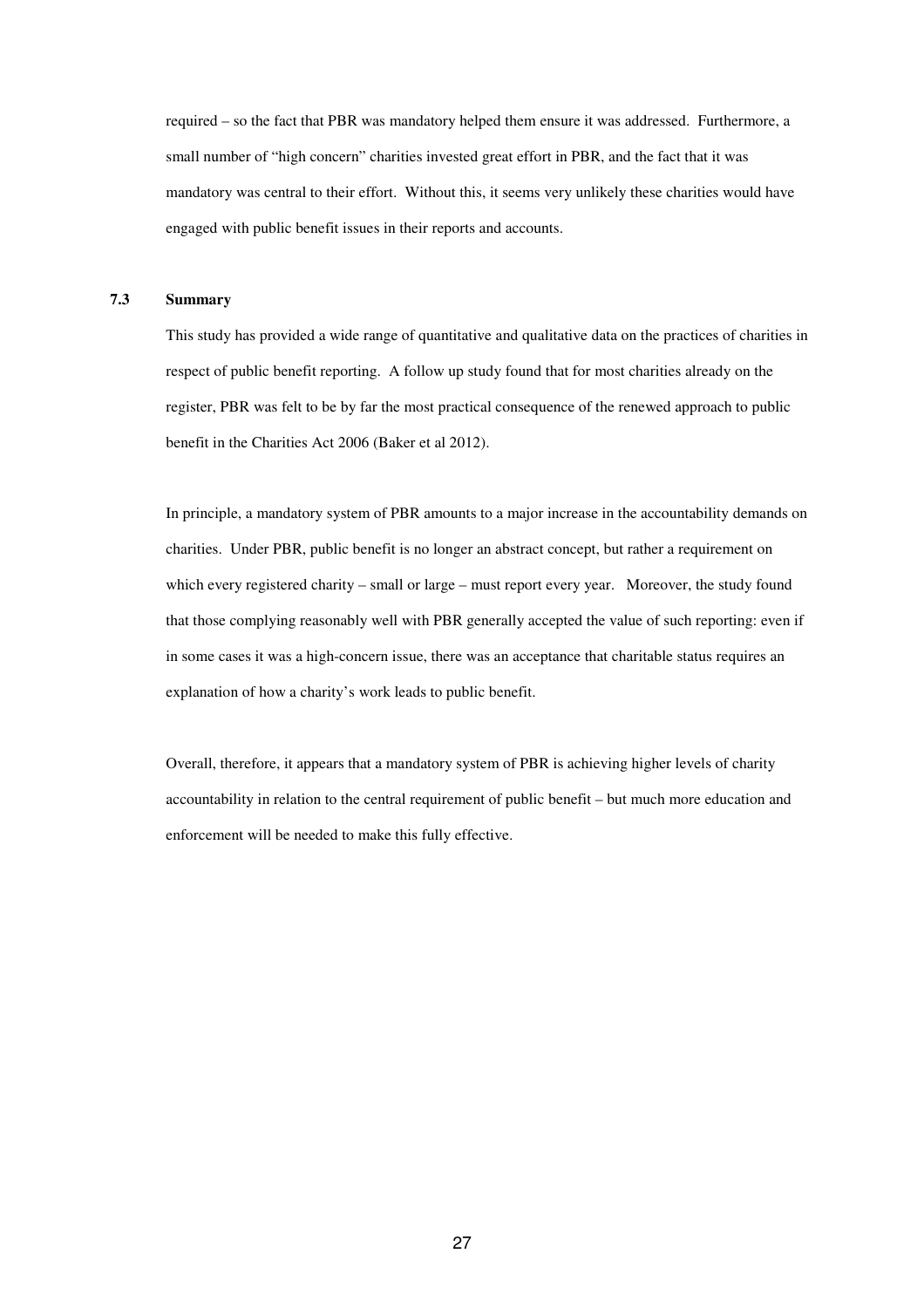#### **REFERENCES**

Baker, L., Harris, M., Moran, R. & Morgan, G.G. (2012). *The impact of the public benefit requirement in the Charities Act 2006: perceptions, knowledge and experience* (Ref RS27) Liverpool: Charity Commission.

Bird, P. & Morgan-Jones, P. (1981). *Financial Reporting by Charities* London: Institute of Chartered Accountants in England and Wales.

Charity Commission (1995). *Accounting by Charities: Statement of Recommended Practice,* London: Charity Commission.

Charity Commission (2004), *RS8 - Transparency and Accountability*, www.charitycommission.gov.uk/Publications/rs8.aspx

Charity Commission (2005). *Accounting and Reporting by Charities: Statement of Recommended Practice – March 2005,* Kingston-upon-Thames: CCH Publications.

Charity Commission (2007) 'Agenda Paper 3: Analysis and Review of SORP Compliance' *SORP Committee Meeting and Papers,* from: www.charity-commission.gov.uk/library/ap3191007.pdf

Charity Commission (2008). *Charities and Public Benefit: The Charity Commission's General Guidance on the Public Benefit Requirement* (Ref PB1), Liverpool: Charity Commission.

Charity Commission (2009) *Public Benefit Assessments: Emerging findings for charity trustees from the Charity Commission's public benefit assessment work: 2008-09, Liverpool: Charity Commission.* 

Charity Commission (2011a). *Facts and Figures – 31st March 2011,* www.charitycommission.gov.uk/About\_us/About\_charities/factfigures.aspx

Charity Commission (2011b) *Charities and Public Benefit: The Charity Commission's general guidance on public benefit* ref PB1 amended December 2011, Liverpool: Charity Commission.

Charity Commission (2012) *Revised Public Benefit Guidance Published for Consultation,* from www.charitycommission.gov.uk

Christensen, A. L. and Mohr, R. M. (2003), 'Not-for-Profit Annual Reports: What do Museum Managers Communicate?' *Financial Accountability and Management*, 19(2), pp.139-158.

Clatworthy, M.A. & Jones, M.J. (2001). 'The effect of thematic structure on the variability of annual report readability' *Accounting, Auditing and Accountability Journal* 14(3): 311-326.

Connolly, C. and Dhanani, A. (2006). Accounting Narratives: The Reporting practices of British Charities, *Journal for Public and NonProfit Services,* 35, pp. 39-62.

Connolly, C. and Dhanani, A. (2009). Narrative Reporting by UK Charities, *Research Report 109,* London: Certified Accountants Educational Trust.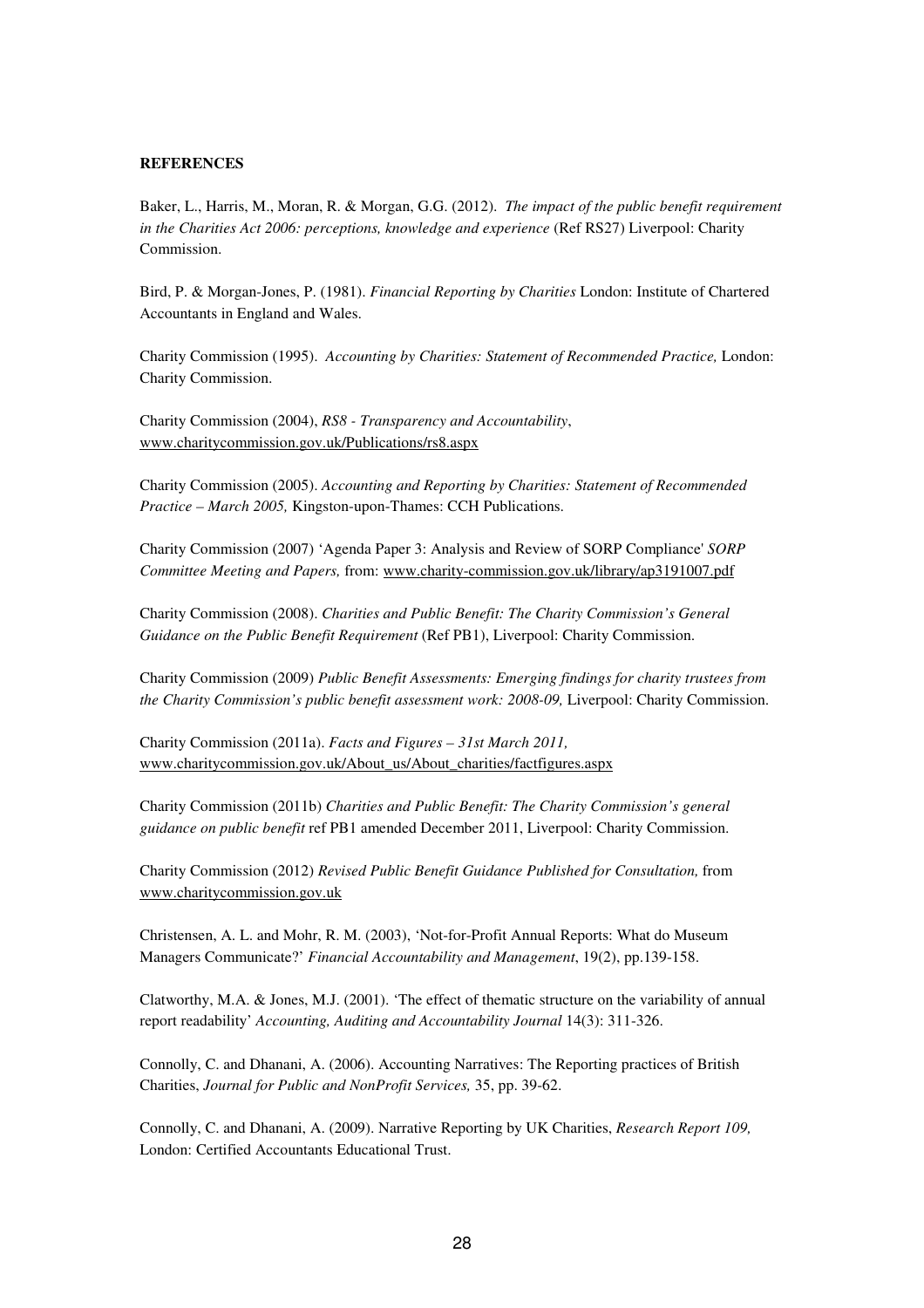Connolly, C. & Hyndman, N. (2000). 'Charity Accounting: An Analysis of the Impact of Recent Changes' *British Accounting Review*, 32(1): 77-100.

Connolly, C & Hyndman, N. (2001). 'A Comparative Study of the Impact of Revised SORP2 on British and Irish Charities', *Financial Accountability & Management* 17(1): 73-97.

Connolly, C. and Hyndman, N. (2003). *Performance Reporting by UK Charities: Approaches, Difficulties and Current Practice*, Edinburgh: The Institute of Chartered Accountants in Scotland.

Connolly, C. and Hyndman, N. (2004). Performance Reporting: A Comparative Study of British and Irish Charities, *British Accounting Review,* 36 (2): 127-154.

Cordery, C. (2013). 'Light-handed charity regulation: its effect on reporting practices in New Zealand' *Voluntas*: forthcoming.

Cordery, C. & Patel, K. (2011). *Financial Reporting Stocktake: An Assessment of Accountability through Charities' Filing on New Zealand's Charities Register,* Report for Ministry of Economic Development, Accounting Standards Review Board and Charities Commission

Crawford, L.; Dunne, T.; Hannah, G. & Stevenson, L. (2009). *An Exploration of Scottish Charities' Governance and Accountability*, Edinburgh: Institute of Chartered Accountants of Scotland.

Gambling, T.; Jones, R. & Karim, R.A.A. (1993). 'Credible Organizations: Self-Regulation v. External Standard-Setting in Islamic Banks and British Charities', *Financial Accountability & Management*  9(3): 195-207.

Gambling, T. & Jones, R. (1996) *The Financial Governance of Charities,* West Malling: Charities Aid Foundation.

Harrow, J.; Palmer, P. & Vincent, J. (1999). 'Management Information Needs and Perceptions in Smaller Charities: An Exploratory Study' *Financial Accountability & Management* 15(2): 155-172.

Helmig, B.; Jegers, M.; Lapsley, I. & Panozzo, F. (2009). 'Charities: The Recurring Questions', *Financial Accountability & Management,* 25(1): 1-3.

Hines, A. & Jones, M.J. (1992). 'The Impact of SORP2 on the UK Charitable Sector: An Empirical Study', *Financial Accountability & Management* 8(1): 49-66.

Hooper, K.; Sinclair, R. & Hui, D. (2008). 'Financial reporting by New Zealand charities: finding a way forward', *Managerial Auditing Journal* 23(1): 68-83.

Horton, J., Macve, R. and Struyven, G. (2005). Qualitative Research: Experiences in Using Semi-Structured Interviews, *The Real Life Guide to Accounting Research: a behind the scenes look of using qualitative research methods,* paperback ed., Oxford, Elsevier Ltd, pp. 339-358.

Hyndman, N. (1990). 'Charity Accounting – An Empirical Study of the Information Needs of Contributors to UK Fund Raising Charities', *Financial Accountability & Management* 6(4): 295-307.

Hyndman, N. & McDonnell, P. (2009). 'Governance and Charities: An Exploration of Key Themes and the Development of a Research Agenda', *Financial Accountability & Management* 25(1): 5-31.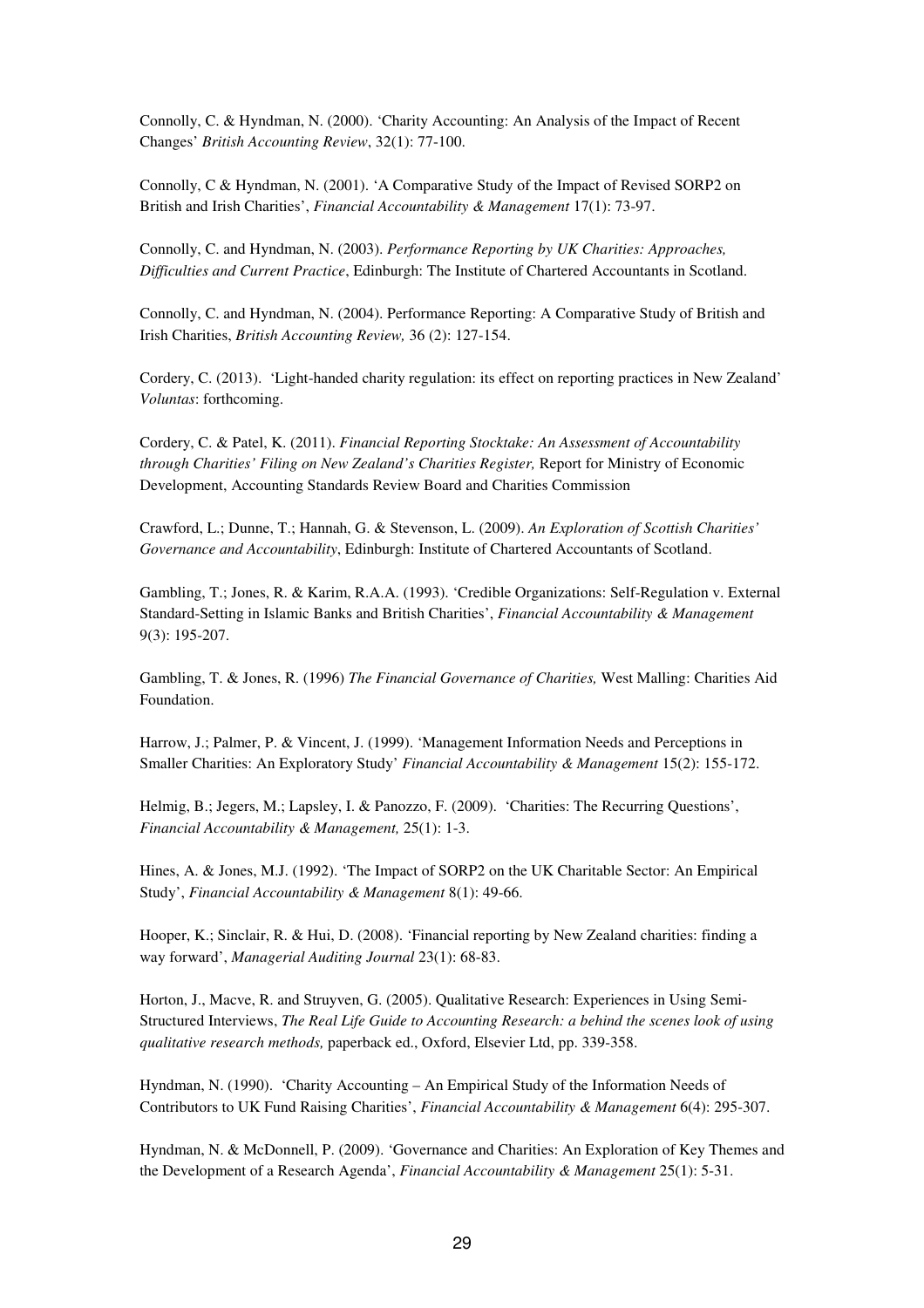Jetty, J. and Beattie, V. (2009). Disclosure Practices and Policies of UK Charities, *Research Report 108,* Certified Accountants Educational Trust (London).

Jones, M.J. and Smith, M. (2011). 'Investigating new methods of measuring the understandability of accounting narratives' British Accounting and Finance Association Conference, Cardiff, April 2011.

Lloyd, S. (2007). *Charities – The New Law 2006*, Bristol: Jordan Publishing.

Luxton, P (2001) *The Law of Charities,* Oxford: OUP.

Marston, C.L. and Shrives, P. J. (1991). 'The use of disclosure indices in accounting research: A review article', *The British Accounting Review* 23(3): 195-210.

Maclennan, A. (2007). *Blackstone's Guide to the Charities Act 2006,* Oxford: OUP.

McGregor-Lowndes, M. & O'Halloran, K. (eds) (2010). *Modernising Charity Law: Recent Developments and Future Directions*, Cheltenham: Edward Elgar Publishing.

Moll, J., Major, M. and Hoque, Z. (2006). The Qualitative Research Tradition, *Methodological Issues in Accounting Research: Theories and Methods*, paperback ed., London, Spiramus Press Ltd. pp. 375- 398.

Morris, D (2010). 'Public benefit: the long and winding road' in McGregor-Lowndes & O'Halloran (2010).

Morris, D. (2011). 'The Case of England and Wales: Striking the Balance of "Hard" Law versus "Soft" Law' pp 37-68 in Phillips, S.D. & Smith, S.R. (eds) *Governance and Regulation in the Third Sector: International Perspectives*, New York: Routledge.

Morgan, D. L. (2001). 'Focus Group Interviewing' in *Handbook on Interview Research: Context and Method*, Gubruim, J.F and Holstein, J.A. (eds.), California: Sage Publications.

Morgan, G.G. (1999). 'The Changing Face of the Charity Treasurer and Bookkeeper: Assessing the Impact of the Charities Act 1993', The *Charity Law & Practice Review*, 6(2): 89-114.

Morgan, G.G. (2010). 'The Use of Charitable Status as a Basis for Regulation of Nonprofit Accounting'*, Voluntary Sector Review* 1(2): 209-232.

Morgan, G.G. (2011). 'The Use of UK Charity Accounts Data for Researching the Performance of Voluntary Organisations' *Voluntary Sector Review,* 2(2): 215-232.

Morgan, G.G. (2012). 'Public Benefit and Charitable Status: Assessing a 20 year process of reforming the primary legal framework for voluntary activity in the UK' *Voluntary Sector Review* 3(1): 69-93.

Morgan, G.G. & Fletcher, N.J (2011). *Public Benefit Reporting by Charities* (Ref: RS25) Liverpool: Charity Commission.

O'Dwyer, B. (2005). 'Qualitative Data Analysis: Illuminating a Process for Transforming a "Messy" but "Attractive" "Nuisance"' in *The Real Life Guide to Accounting Research: a behind the scenes look of using qualitative research methods,* Oxford: Elsevier Ltd, pp. 339-358.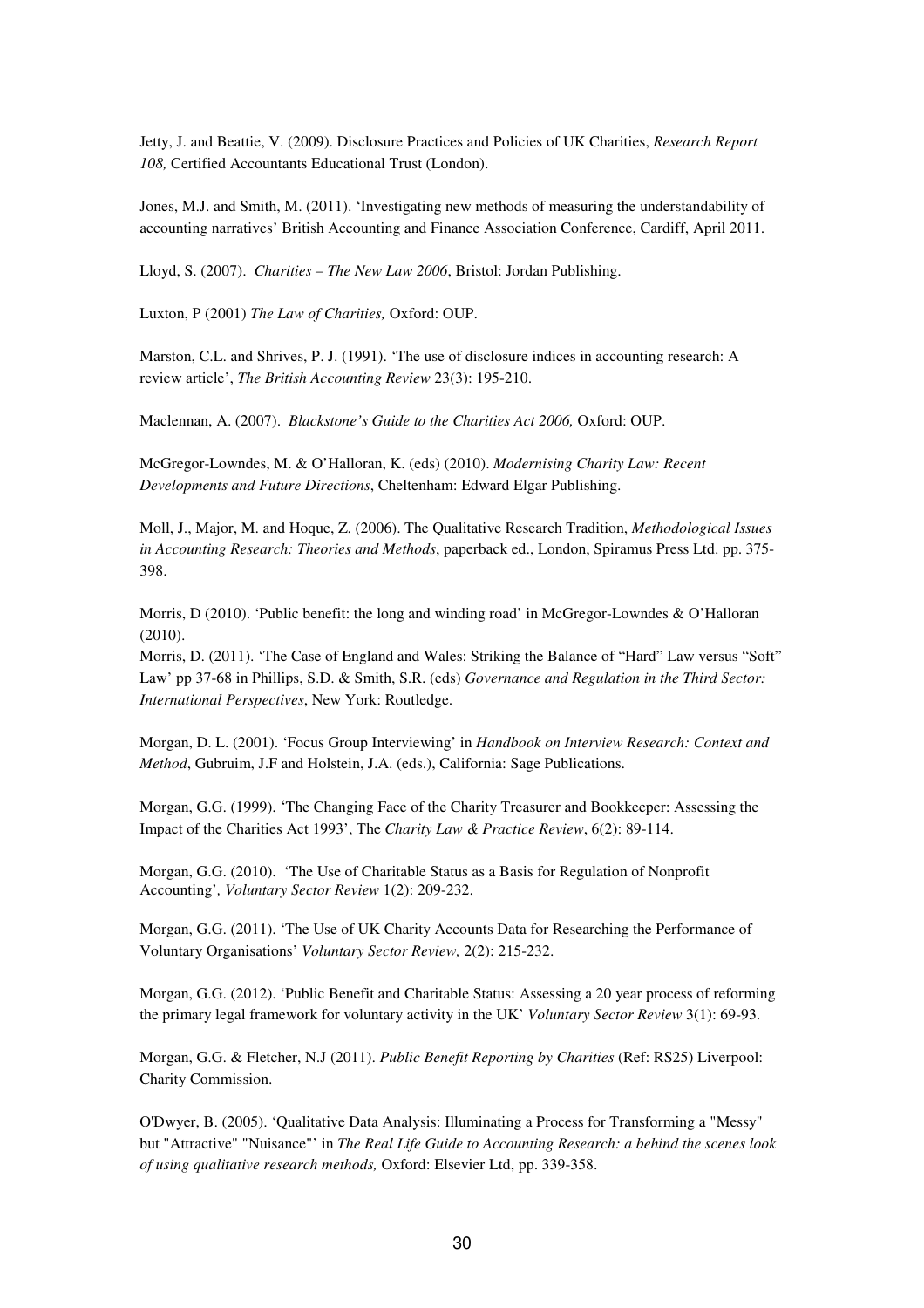OSCR (2008). *Small charity accounts: a comparative study,* Dundee: Office of the Scottish Charity Regulator.

OSCR (2009) 'Failing accounts - now being returned to charities for resubmission', *OSCR Reporter e-Newsletter, January 2009*.

Palmer, P. (1997). 'Auditing, Accounting and Supervision in the European Charitable Sector', *Corporate Governance: An International Review* 5(1): 29-36.

Palmer, P., Isaacs, M., and D'Silva, K. (2001). 'Charity SORP Compliance - Findings of a Research Study'*, Managerial Auditing Journal,* 16(5): 255-262.

Palmer, P. & Vinten, G. (1998). 'Accounting, auditing and regulating charities – towards a theoretical underpinning', *Managerial Auditing Journal* 13(6): 346-355.

Smith, M. and Taffler, R.J, (1992). 'The chairman's statement and corporate financial performance' *Accounting and Finance,* 32(2): 75-90.

Smith, M. and Taffler, R.J, (2000). 'The chairman's statement: A content analysis of discretionary narrative disclosures', *Accounting, Auditing and Accountability Journal* 13(5): 624-646.

Stanley, T., Jennings, N. and Mack, J. (2008). 'An examination of the content of community financial reports in Queensland local government authorities', *Financial Accountability and Management* 24 (4): 411-438.

Stone, M. & Ostrower, F. (2007). 'Acting in the Public Interest? Another Look at Research on Nonprofit Governance', *Nonprofit and Voluntary Sector Quarterly* 36(3): 416-438.

Sydserff, R. and Weetman, P. (2002). 'Developments in content analysis: a transitivity index and diction scores', *Accounting, Auditing and Accountability Journal* 15(4): 523-545.

Valentinov, V. (2011). 'Accountability and the Public Interest in the Nonprofit Sector: A Conceptual Framework', *Financial Accountability & Management* 27(1): 32-42.

Verbruggen, S., Christiaens, J. & Milis, K. (2011). 'Can Resource Dependent and Coercive Isomorphism Explain Nonprofit Organizations' Compliance with Reporting Standards' *Nonprofit and Voluntary Sector Quarterly* 40(1): 5-32.

Williams, S. & Palmer, P. (1998). 'The State of Charity Accounting – Developments, Improvements and Continuing Problems', *Financial Accountability & Management* 14(4): 265-279.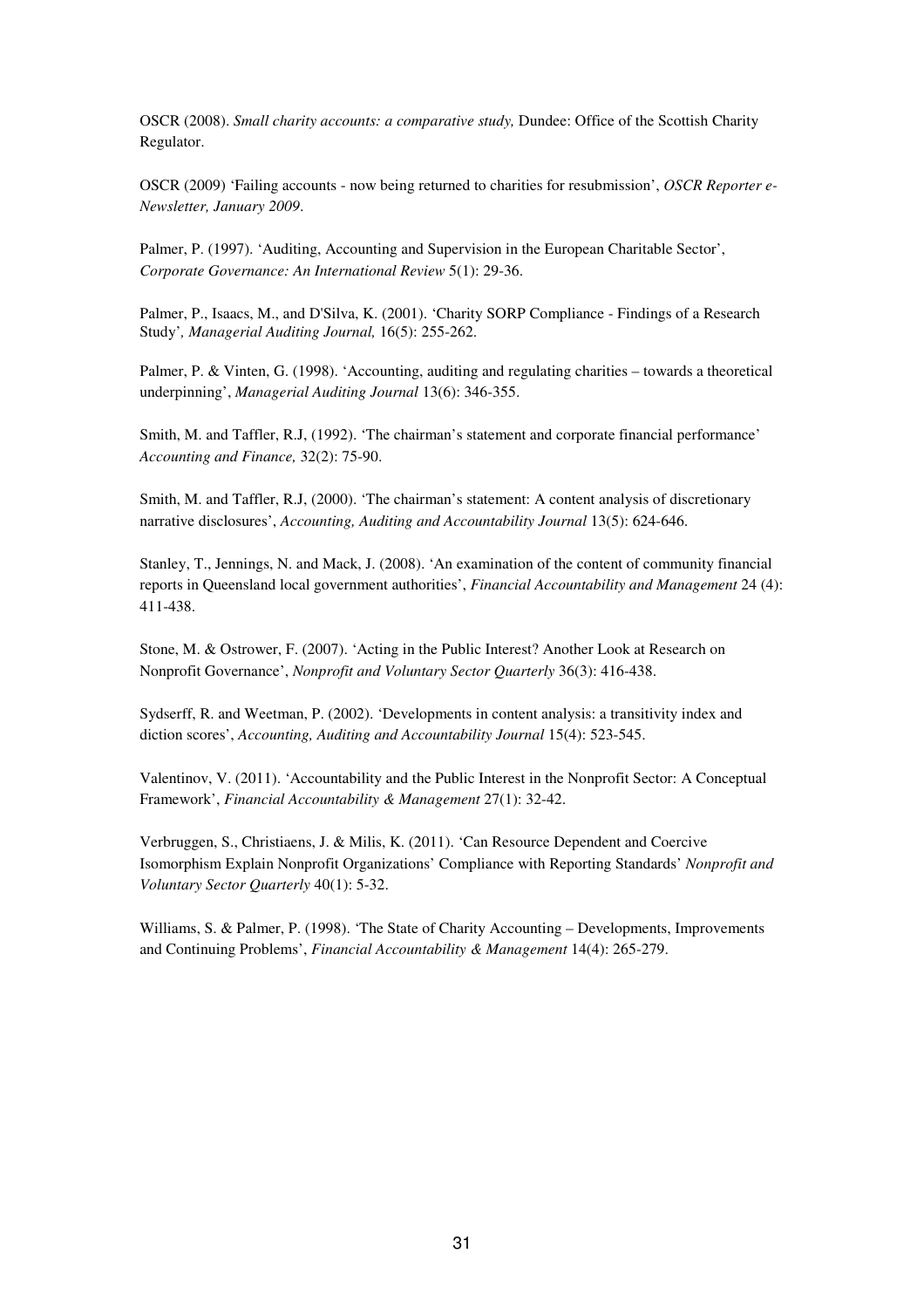# TABLES AND FIGURES

| Table I: The Charity Commission's Principles and Sub-Principles of the Public Benefit Requirement (source:<br><b>Charity Commission 2008)</b> |                                                                                                                    |  |  |  |
|-----------------------------------------------------------------------------------------------------------------------------------------------|--------------------------------------------------------------------------------------------------------------------|--|--|--|
| 1                                                                                                                                             | There must be an identifiable benefit or benefits                                                                  |  |  |  |
| 1a                                                                                                                                            | It must be clear what the benefits are                                                                             |  |  |  |
| 1b                                                                                                                                            | The benefits must be related to the aims                                                                           |  |  |  |
| 1c                                                                                                                                            | Benefits must be balanced against any detriment or harm                                                            |  |  |  |
| $\boldsymbol{2}$                                                                                                                              | Benefit must be to the public or a section of the public                                                           |  |  |  |
| 2a                                                                                                                                            | The beneficiaries must be appropriate to the aims                                                                  |  |  |  |
| 2b                                                                                                                                            | Where benefit is to a section of the public, the opportunity to benefit must not be<br>unreasonably restricted by: |  |  |  |
|                                                                                                                                               | 2b(i) Geographical or other restrictions; or                                                                       |  |  |  |
|                                                                                                                                               | 2b(ii) Ability to pay any fees charged                                                                             |  |  |  |
| 2c                                                                                                                                            | People in poverty must not be excluded from the opportunity to benefit                                             |  |  |  |
| 2d                                                                                                                                            | Any private benefits must be incidental.                                                                           |  |  |  |
|                                                                                                                                               |                                                                                                                    |  |  |  |

٦

| Table II: Sample Selection Framework |                                                                             |                                                                     |  |  |  |
|--------------------------------------|-----------------------------------------------------------------------------|---------------------------------------------------------------------|--|--|--|
|                                      | Actual number of<br>registered charities in the<br>study within each income | Charities studied as a<br>percentage of all registered<br>charities |  |  |  |
| <b>Charity Income Band</b>           | band                                                                        | in the band                                                         |  |  |  |
| (a) Over £500K                       | 398                                                                         | 4.2%                                                                |  |  |  |
| (b) £100K - £500K                    | 395                                                                         | 2.3%                                                                |  |  |  |
| (c) £25K - £100K                     | 398                                                                         | 1.5%                                                                |  |  |  |
| (d) £5K - £25K                       | 211                                                                         | 0.2%                                                                |  |  |  |
| Totals                               | 1,402                                                                       | 0.9%                                                                |  |  |  |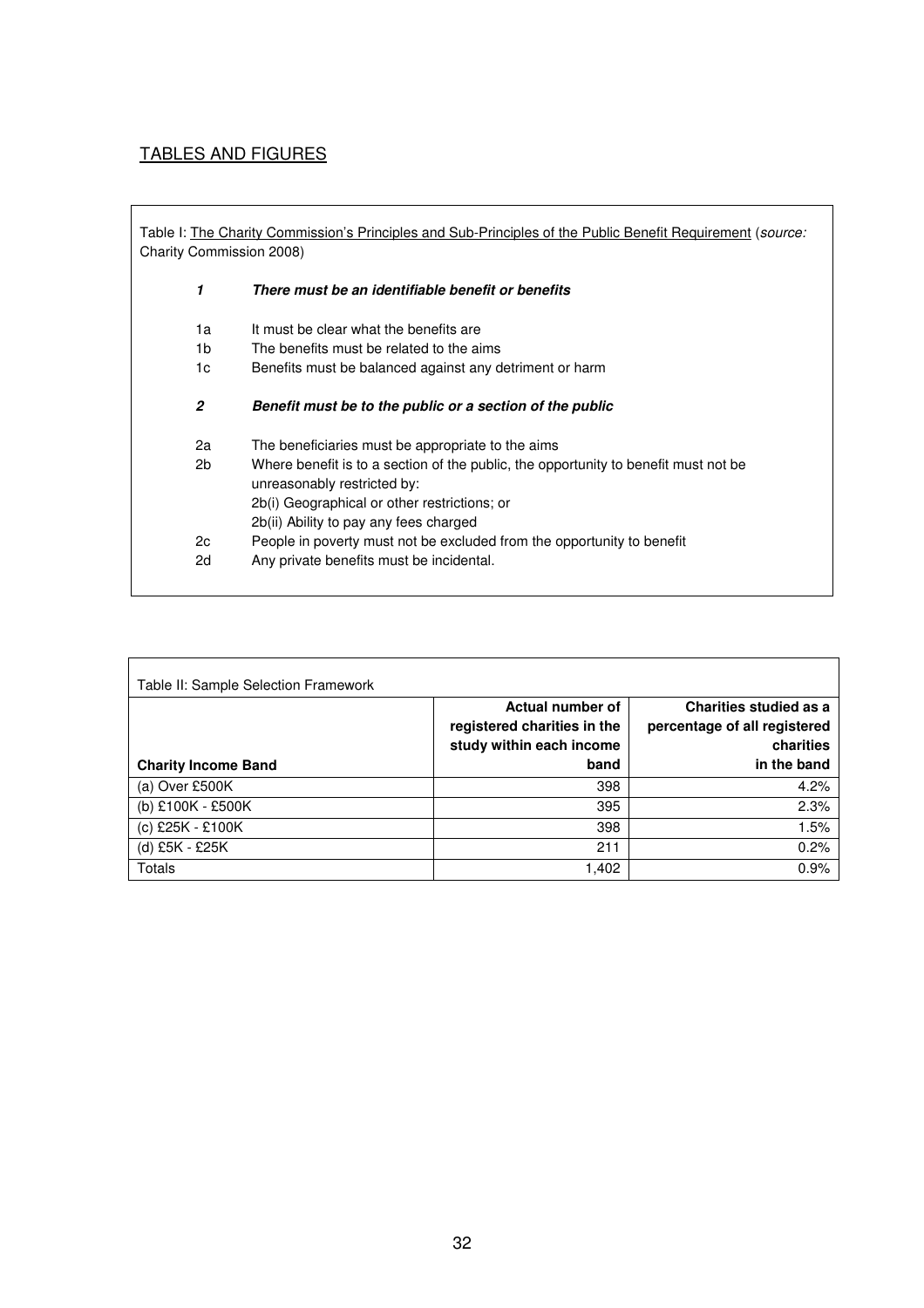| Table III: Analysis of TAR Quality by Charity Activity Area |                     |                    |                               |  |  |  |
|-------------------------------------------------------------|---------------------|--------------------|-------------------------------|--|--|--|
| <b>Activity Area</b>                                        |                     | Mean overall PBR   | Proportion of charities       |  |  |  |
|                                                             |                     | quality score (0-5 | meeting full requirements     |  |  |  |
|                                                             | Number of charities | scale)             | (those with scores of 4 or 5) |  |  |  |
| General Charitable                                          | 122                 | 1.75               | 3.3%                          |  |  |  |
| Purposes                                                    |                     |                    |                               |  |  |  |
| Education/Training                                          | 314                 | 2.11               | 14.6%                         |  |  |  |
| Medical/Health/Sickness                                     | 49                  | 2.49               | 18.3%                         |  |  |  |
| <b>Disability</b>                                           | 28                  | 2.18               | 7.1%                          |  |  |  |
| Accommodation/Housing                                       | 31                  | 2.13               | 19.4%                         |  |  |  |
| <b>Religious Activities</b>                                 | 91                  | 2.15               | 7.7%                          |  |  |  |
| Arts/Culture                                                | 31                  | 1.81               | 12.9%                         |  |  |  |
| Other                                                       | 80                  | 2.11               | 6.3%                          |  |  |  |
| All charities with a<br>single field of activity            | 746                 | 2.08               | 11.1%                         |  |  |  |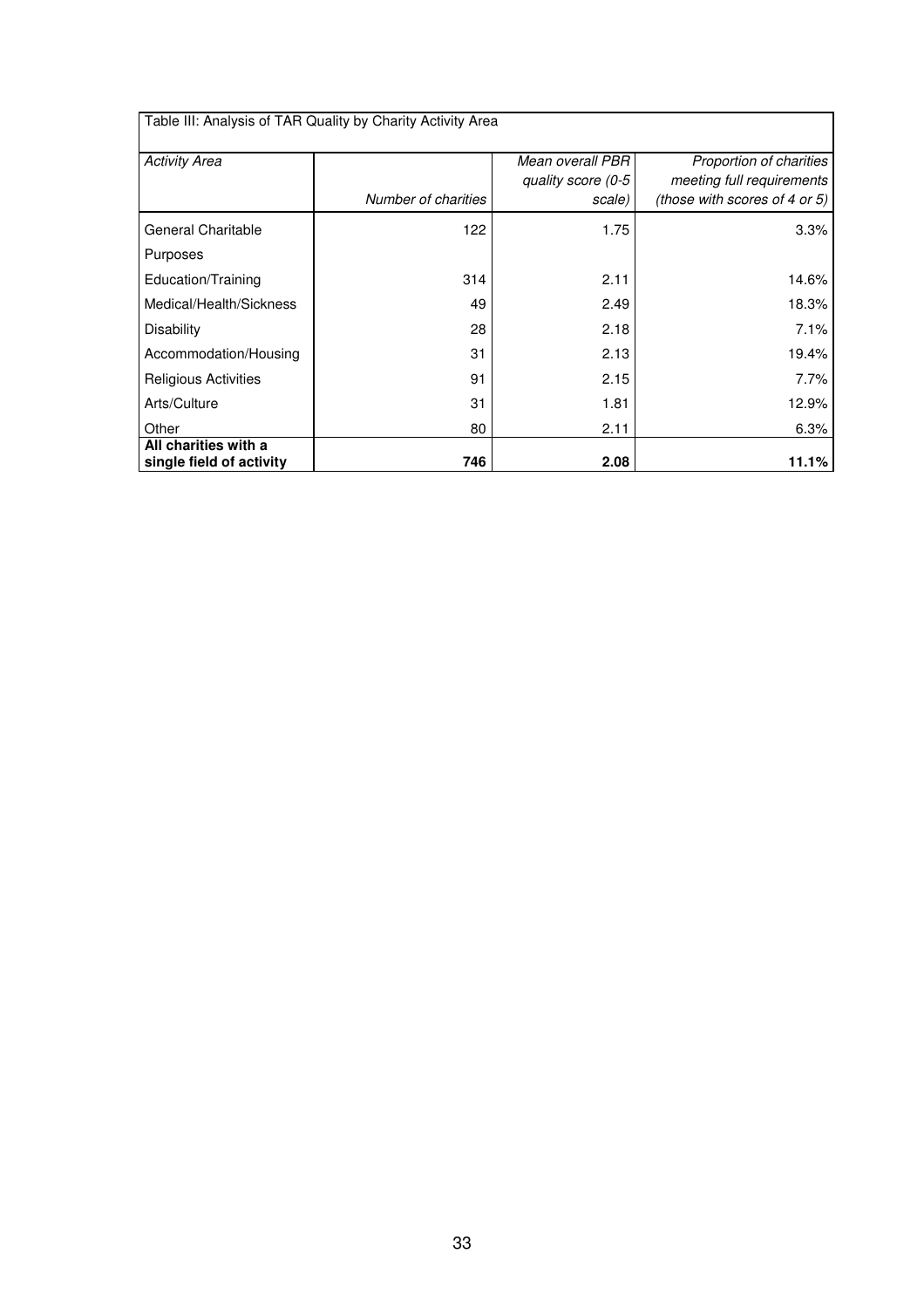

Figure 1: Proportions of charities meeting specified elements of PBR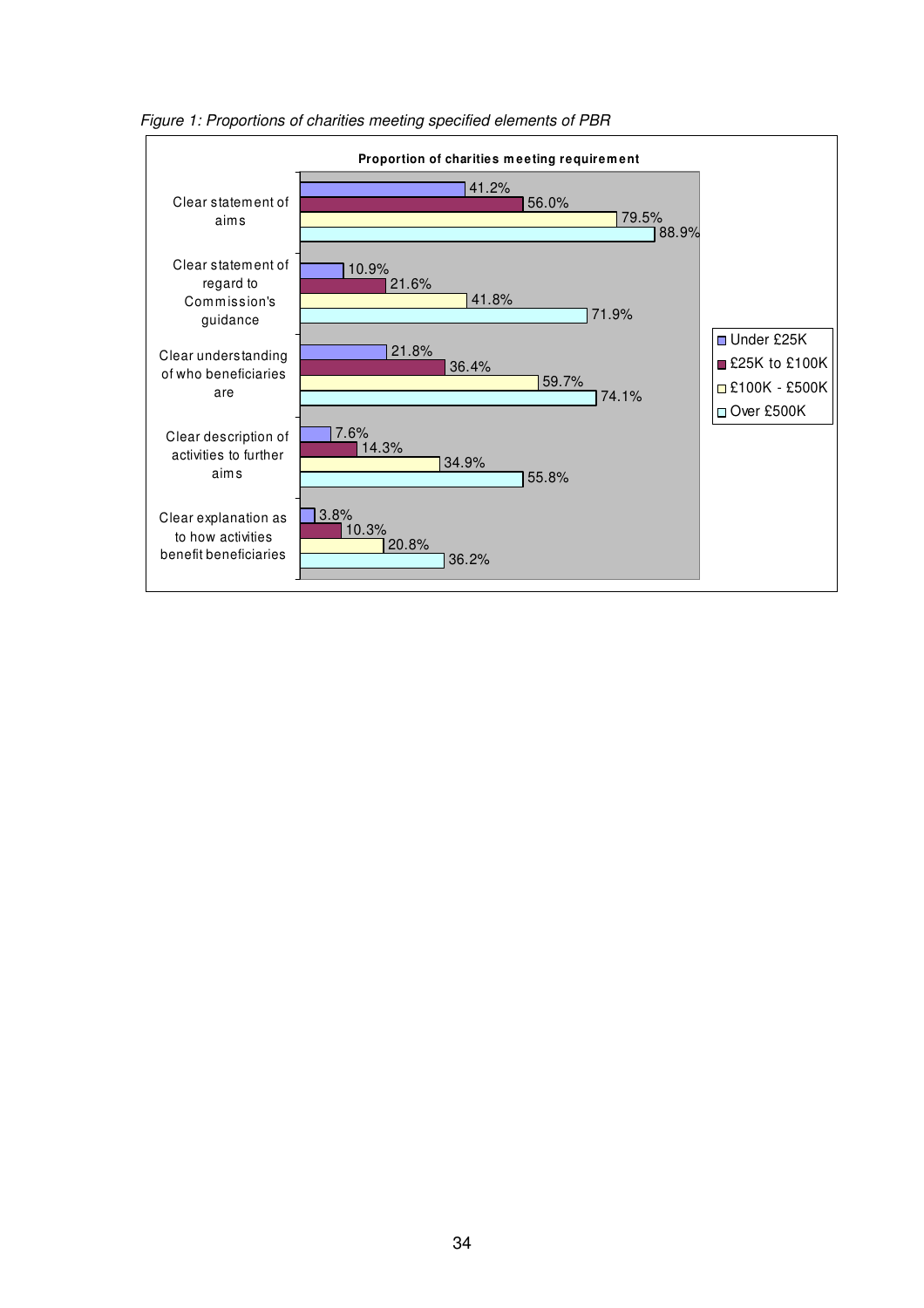30.0% **Percentage of charities in the**  25.7% Percentage of charities in the 25.0% 20.0% **band** 15.0% 11.5% 11.4% 10.0% 5.0% 2.4% 2.3% 0.0% Under £25K to £100K to Over All £25K £100K £500K £500K **Gross income of charity**

Figure 2: Charities meeting the full requirements for Public Benefit Reporting under the 2008 Regulations



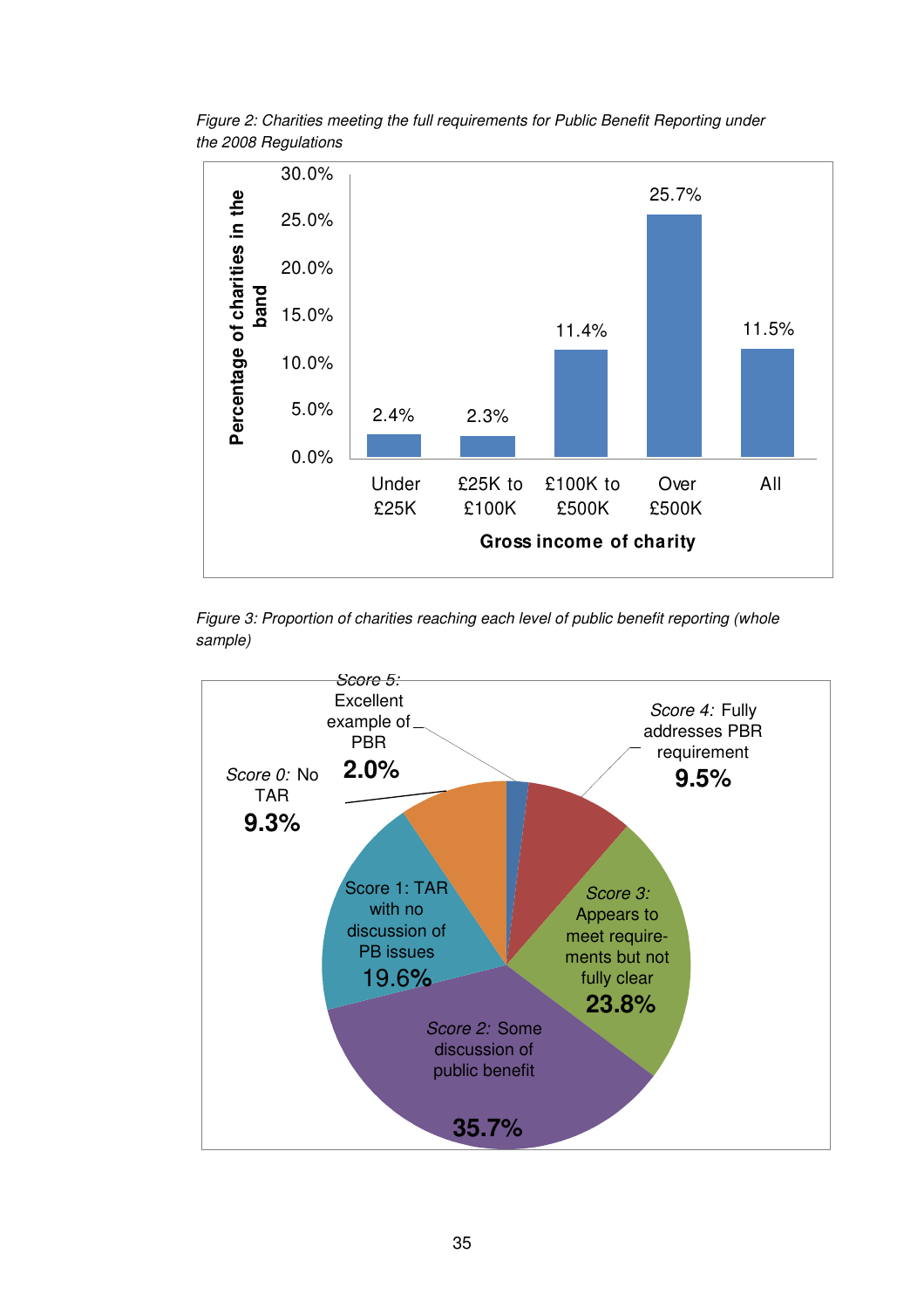# **NOTES**

<sup>1</sup> The term "charity trustees" is used in UK legislation to refer to those who serve on the board of a charity, whatever the charity's legal structure (trust, association, company, etc).

<sup>2</sup> Charities Act 2011, s162 (previously Charities Act 1993, s45).

<sup>3</sup> SI 2008/629 – regs 40(2)(b) and 40(2)(c)(ii).

<sup>4</sup> Charities Act 2006, ss.1-5 (now consolidated in Charities Act 2011 ss.1-6 – so subsequent legal references are given to the 2011 Act).

5 The first substantive case was *Jones v Williams* (1769) 2 Am 651.

 $6$  Charities Act 2011, s.4(3).

7 *Independent Schools Council and Charity Commission and others* [2011] UKUT 421 (TCC) – hereafter "the *ISC* case" and *HM Attorney General and Charity Commission* and others - Upper Tribunal (Tax and Chancery) case FTC/84/2011.

<sup>8</sup> Charities Act 2011, s.4(2). Previously it had been widely understood in case law that charitable purposes under the former first three heads (poverty, education, religion) were for the public benefit. <sup>9</sup> Charities Act 2011, s.14.

 $10$  Charities Act 2011, s.17.

<sup>11</sup> Charities Act 2011, s.17(5).

 $12$  Now in Charities Act 2011 s.162.

<sup>13</sup> The Charities (Accounts and Reports) Regulations 2008 SI 2008/629.

 $14$  See note 7.

<sup>15</sup> The upper income limit for R&P accounting was later increased to £250,000 – see note 20. The provision is now in Charities Act 2011, s.133.

<sup>16</sup> The requirements – under the Charities (Accounts and Reports) Regulations 1995 – took effect for financial years starting on or after 1 March 1996 – i.e. years ending February 1997 onwards. The law allows 10 months after year end for accounts to be filed with the Charity Commission so the impact was from 1998 onwards.

<sup>17</sup> SSI 2006/218.

 $18$  At the time of the study the thresholds were in the Charities Act 1993 as amended by the Charities Act 2006 – they are now consolidated in the Charities Act 2011, s.30(2)(d), s.145(1), s.133  $\&$ s.144 $(1)(a)$ .

<sup>19</sup> A higher registration threshold of £100K applies to charities in certain sectors which were formerly excepted from registration: this includes many churches and also armed forces charities.

<sup>20</sup> This R&P upper limit was increased from £100K to £250K income for financial years ending April 2009 onwards, but many of the AR&As in this study were for the financial year 1.4.2008 – 31.3.2009 and were thus subject to the earlier limit. So it was felt £100K was a suitable boundary for this study. <sup>21</sup> The abbreviation £K denotes multiples of £1,000.

 $22$  The aggregation is only used for illustrative purposes – it is not representative of all registered charities because in the overall sample larger charities were represented proportionately more often than smaller ones. However, as the larger charities show higher levels of compliance, this has the effect of overstating rather than understating the overall compliance.